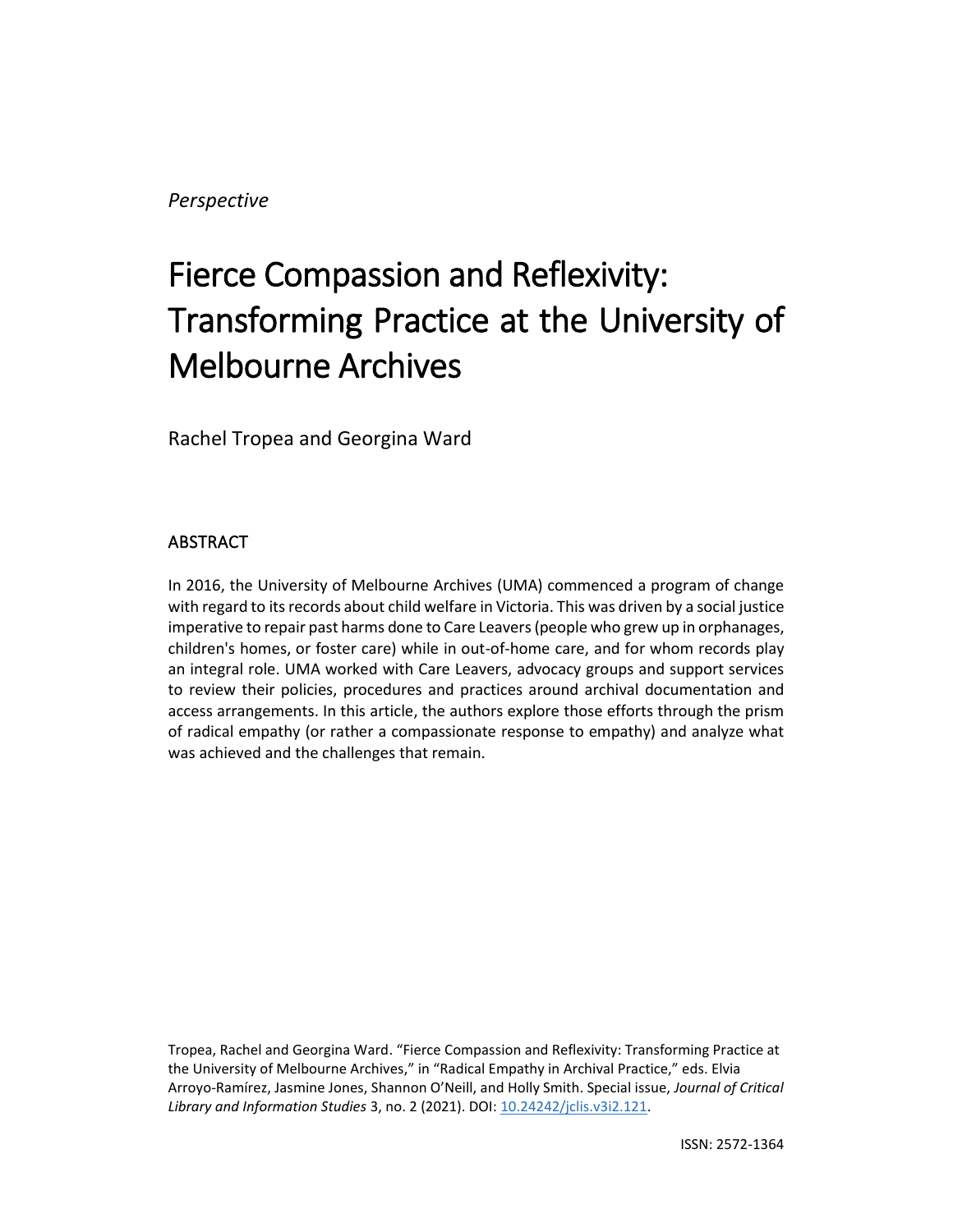#### INTRODUCTION

*We're talking about having a dynamic experience with our experience…there is a creativity in that energy…that ability to look with rigor and honesty, and it needs a lot of compassion cause it's not always easy what we see.*<sup>1</sup>

During the nineteenth and twentieth centuries, at least 500,000 children throughout Australia were placed in government, church and mission institutions, or with other families in foster care, kinship care or adoption.<sup>2</sup> Many of the children, now adults, endured neglect and abuse in these institutions, and were disconnected from their family and culture. They suffer ongoing trauma from their experience. Following two Senate Inquiries into Children in Institutional Care in which people from all over Australia told their stories and experience of out-of-home care,<sup>3</sup> in November 2009, the Federal Government delivered a National Apology to the Forgotten Australians and Former Child Migrants. <sup>4</sup> The University of Melbourne also apologized "to all the Forgotten Australians for the suffering their institutionalization has caused," and expressed its deep regret that researchers linked to the University had taken part in vaccination research trials conducted after World War II using children in orphanages as subjects.<sup>5</sup>

Records, recordkeeping, and access to records have played a vital role in reparations work. Care Leavers have highlighted the lifelong importance of childhood

<sup>&</sup>lt;sup>1</sup> Sharon Salzberg and Phoenix Soleil, "Fierce Compassion & Self Care | Sharon Salzberg + More|Talks at Google," YouTube, August 11, 2016, https://youtu.be/T2JllwUcRsc.

<sup>2</sup> Senate Community Affairs Reference Committee, *Forgotten Australians: A Report on Australians Who Experienced Institutional or Out-of-Home Care as Children,* Commonwealth of Australia, August 30, 2004, https://www.aph.gov.au/Parliamentary\_Business/Committees /Senate/Community\_Affairs/Completed\_inquiries/2004-07/inst\_care/report/index.

<sup>3</sup> The Senate Inquiries produced the following reports: *Forgotten Australians: A Report on Australians Who Experienced Institutional or Out-of-Home Care as Children* (2004), and *Lost Innocents: Righting the Record–Inquiry into Child Migration* (2001). Prior to this, there was another key national inquiry and report related to Aboriginal children who were taken from their families, *Bringing Them Home: Report of the National Inquiry into the Separation of Aboriginal and Torres Strait Islander Children from Their Families* (1997). In addition, some of the Australian states held their own inquiries. For more information, see: Find & Connect Web Resource, "Background," 2011, https://www.findandconnect.gov.au/about/background/.

<sup>&</sup>lt;sup>4</sup> "Apology to the Forgotten Australians and Former Child Migrants (November 2009)," Australian Government Department of Social Services, last modified March 7, 2018, https://www.dss.gov.au/our-responsibilities/families-and-children/programs-services /apology-to-the-forgotten-australians-and-former-child-migrants.

<sup>5</sup> Bridie Smith, "Melbourne Uni Says Sorry for Trials on Orphans," *The Age*, November 18, 2009, https://www.theage.com.au/education/melbourne-uni-says-sorry-for-trials-on-orphans-20091117-ikc9.html.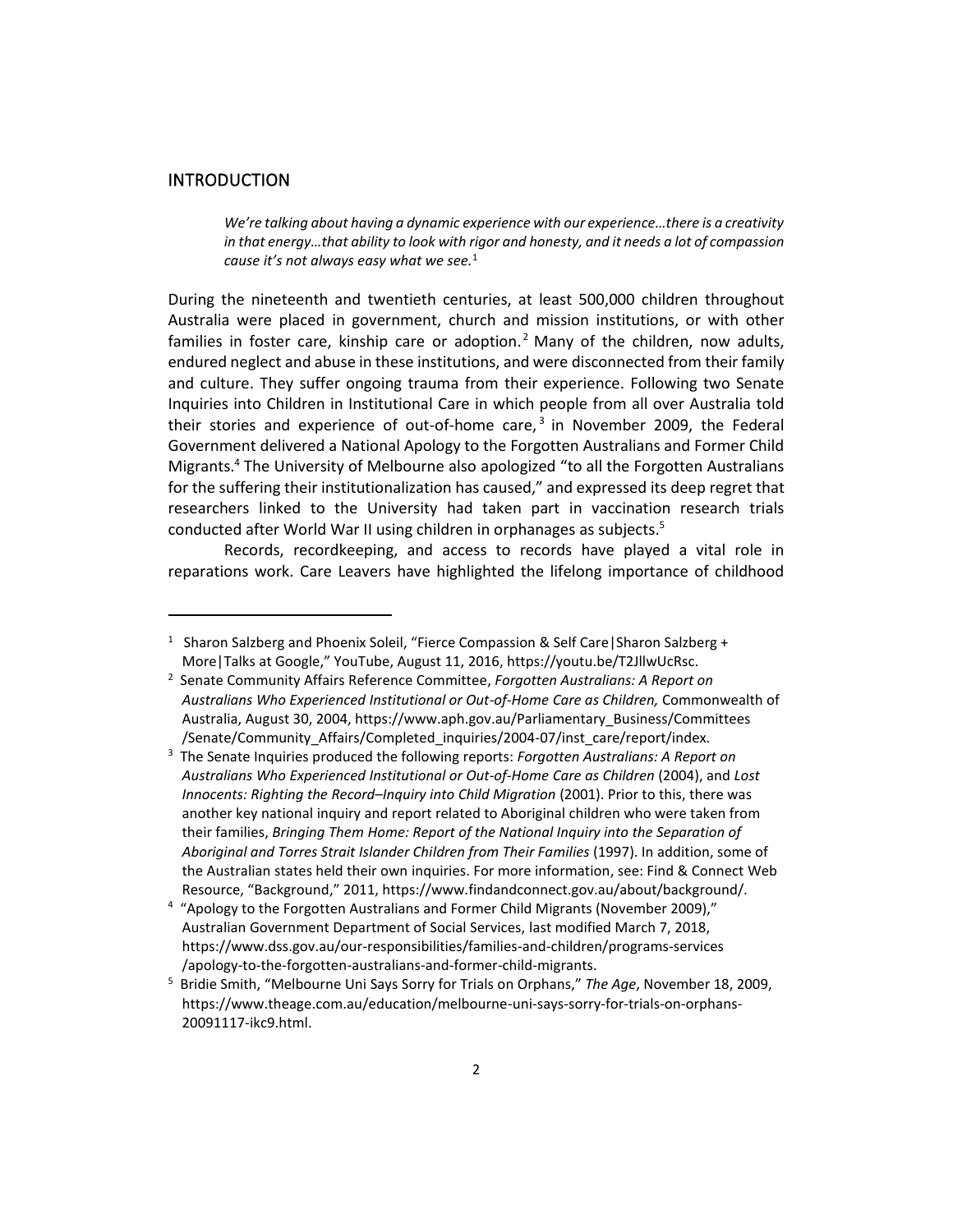records in order to develop and nurture their sense of identity and connectedness to family and community; to account for their care experiences; and to prevent, detect, report, investigate and take action against child neglect and abuse. Care Leavers have also described the difficulties they have faced in finding and accessing records. The records are dispersed across a vast number of organizations, including government archives, religious organizations, non-government organizations, and universities. This includes the collection managed by the University of Melbourne Archives (UMA).

In 2017, UMA undertook a comprehensive program to improve access to records in their custody related to Care Leavers. 6 UMA adopted a holistic approach and all aspects of the recordkeeping landscape were reviewed including appraisal, documentation, provision of access, staff training and well-being. This was done in consultation with Care Leavers and Care Leaver support services<sup>7</sup> and included a workshop with various stakeholders to open up dialogue and raise awareness about Care Leavers, vicarious trauma, and trauma-informed practice. The new initiatives reframed the way in which the UMA and other organizations work together to deliver a program of continuous improvement, with the ultimate goal of transforming the Archives into "an affective, useroriented, community-centered service space."<sup>8</sup>

In this paper, we describe and discuss why this work was crucial for UMA to undertake, and argue for this transformation through an approach based on conversation, participation, relationship building, reciprocity and trust involving all who encounter the archive(s). We discuss the background to child welfare and related records in Australia, and why it was so important for UMA to change its practice. We highlight projects which were instrumental in informing UMA's new program of work, then outline

 $6$  People who spent time in orphanages, children's homes, missions, training schools, or foster care in Australia are sometimes known as Forgotten Australians, former Child Migrants, Stolen Generations, Care Leavers, or Homies. They include Aboriginal and Torres Strait Islander children forcibly removed from family and culture in line with government policies of the time; Child Migrants brought from the UK for a so-called better life in Australia; and children who were neither Indigenous nor Child Migrants, who were removed from their families and also grew up in institutions. We know there is no single term that describes the wide and varied experiences—positive and negative—of people who spent time in children's homes or foster care as children. In this article, we have used the term "Care Leavers."

<sup>7</sup> UMA worked with two organizations: Open Place, a support and advocacy service for people who grew up in Victorian orphanages and homes, and the Find & Connect Support Service in Victoria, Australia, and Care Leavers Australasia Network (CLAN), a national support and advocacy body for care survivors.

<sup>&</sup>lt;sup>8</sup> Michelle Caswell and Marika Cifor, "From Human Rights to Feminist Ethics: Radical Empathy in the Archives," *Archivaria* 81 (Spring 2016): 24, https://archivaria.ca/index.php/archivaria /article/view/13557.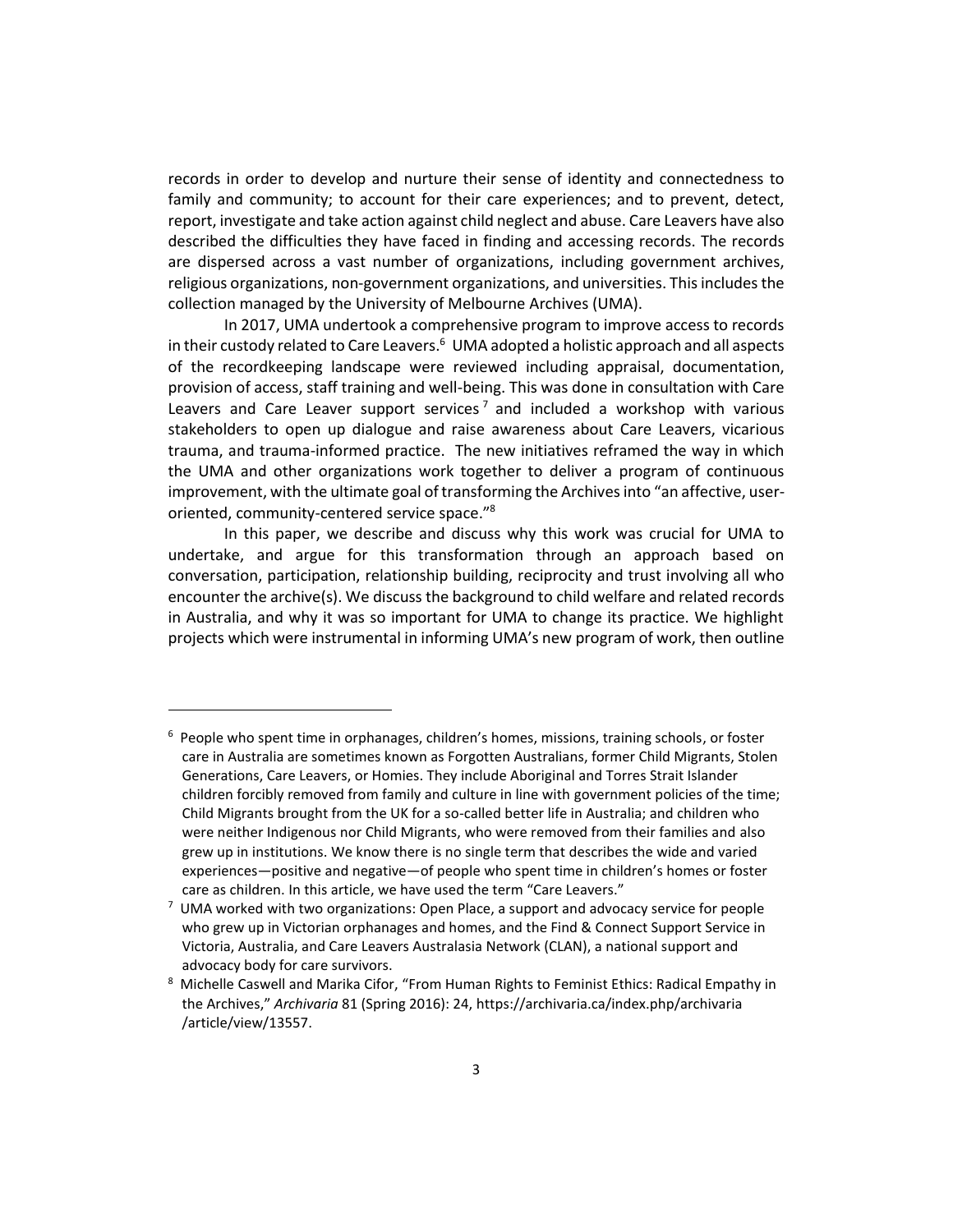the work undertaken by UMA and the outcomes already achieved. Finally, we reflect on what this means for archival practice both at UMA and archives as a whole.

#### BACKGROUND

In 1992, Joanna Penglase, researcher, writer and former resident of a children's home in Sydney, placed a small ad in newspapers all over New South Wales, Australia. It read, "Did you grow up in a children's home?"<sup>9</sup> Penglase had been researching children's homes in New South Wales for her thesis, and information was scarce. She had gained permission to use the archives of the Children's Welfare Department in New South Wales but had only "located six little boxes, smaller than packing boxes that you get when you're packing to move." <sup>10</sup> Joanna was looking at a tiny fraction of the kilometers of state and nongovernment records, "a sliver of a sliver of a sliver" $11$  of barely documented records.<sup>12</sup>

<sup>&</sup>lt;sup>9</sup> Care Leavers Australasia Network (@CLAN\_AU), "Thank you Joanna Penglase co-founder of CLAN JP put an ad in NSW papers "Did you grow up in a children's home?"" Twitter, June 30, 2018, 4:45 PM[, https://twitter.com/CLAN\\_AU/status/1013206844855054336](https://twitter.com/CLAN_AU/status/1013206844855054336).

 $10$  Museum of Australia, "Inside Children's Homes Forum Discussion with Joanna Penglase," National Museum Australia, last modified April 20, 2012, http://www.nma.gov.au/audio /audio/inside-life-in-childrens-homes-series/transcripts/inside-childrens-homes-forumdiscussion-with-dr-joanna-penglase.

<sup>11</sup> Verne Harris, "The Archival Sliver: Power, Memory and Archives in South Africa," *Archival Science* 2 (2001): 65. According to Harris: "the archival record is but a sliver of social memory. It is also but a sliver of the documentary record...Even if archivists in a particular country were to preserve every record generated throughout the land, they would still have only a sliver of a window into that country's experience. But of course, in practice, this record universum is substantially reduced through deliberate and inadvertent destruction by records creators and managers, leaving a sliver of a sliver from which archivists select what they will preserve. And they do not preserve much."

 $12$  We now know that there are kilometers of records about children's homes at the State Records Authority of New South Wales and the relevant government department. See "Child Care and Protection Guide," State Archives and Records NSW, last modified December 4, 2018, https://www.records.nsw.gov.au/archives/collections-and-research/guides-and-indexes/childcare-and-protection-guide. It is not clear from the website exactly how many records there are. However, we do know that the state of NSW had the most homes out of any state in the country. There are four relevant sources on the NSW State Archives & Records and website: 1) *Child/Youth Migration in the 20th Century*, 2) *Child Care and Protection Guide*, 3) *Aboriginal Resources: A Guide to NSW State Archives*, and 4) an *Index* (a list of 22,000 "items"). The *Child Care and Protection Guide* has 298 series identified with the state government activity "child protection." Opening a few of the series at random, and descriptions include 25 boxes of children's register cards; 489 boxes of case files; 30 volumes of registers. Another description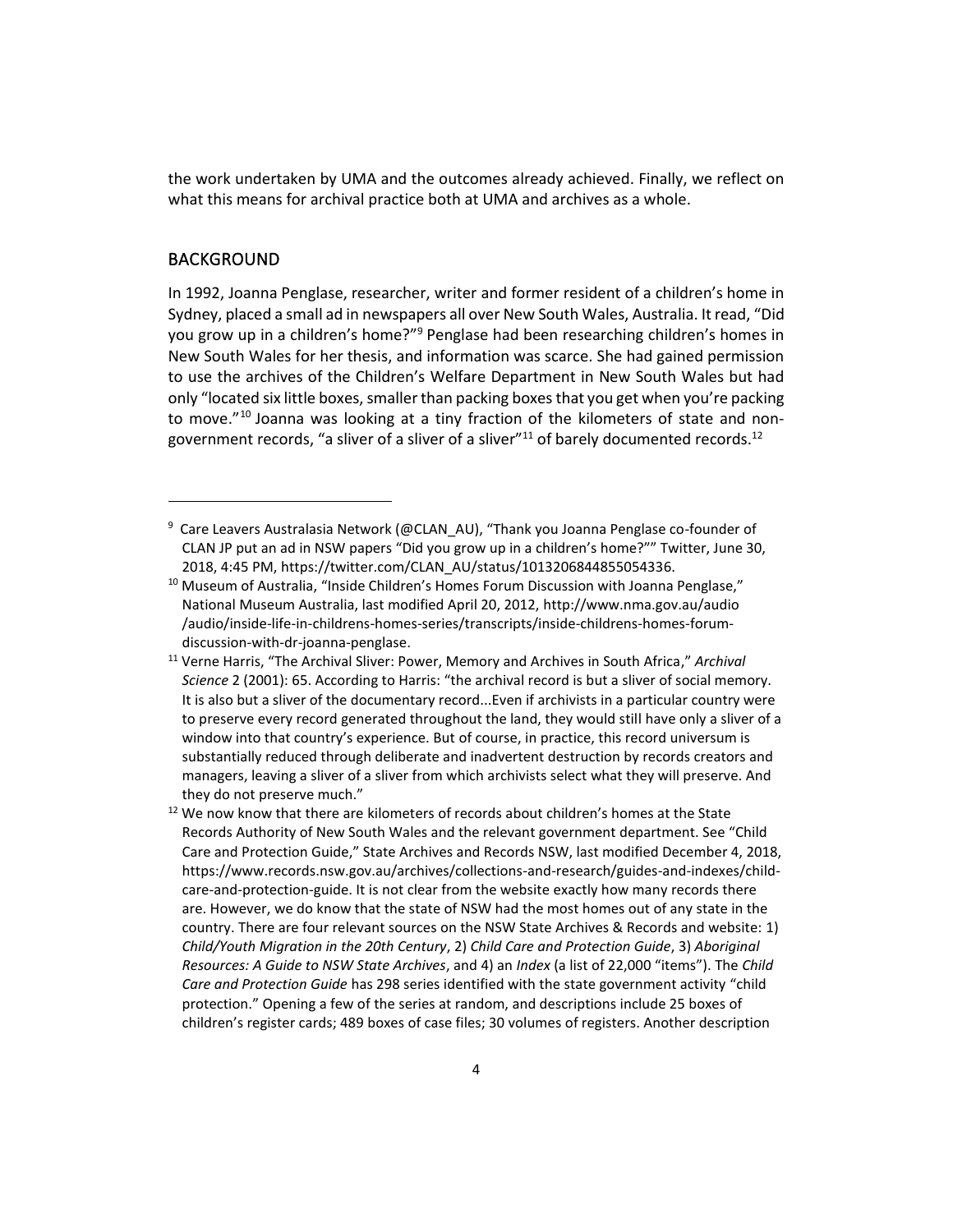Unable to initially find enough documentary evidence, she decided to speak directly to people with a shared lived experience, and after placing her ad, she was inundated with hundreds of responses. Through her research and growing network Penglase realized that there were many more records. Many Care Leavers did not know that these records existed in the first place,<sup>13</sup> that they had been created while they were children, and that often they and their families had come under the documentary surveillance of welfare authorities even before they went into orphanages, children's homes, or adoption or foster care arrangements.<sup>14</sup> Some of those people, including Penglase, became relentless advocates in pursuit of social justice for Care Leavers, dedicated to telling the story of children who grew up in institutional care in Australia and seeking reparations for past abuses. They demanded better documentation of and access to records from record holders, as well as transparency and accountability around historical and current recordkeeping practices.

### THE IMPORTANCE OF RECORDS

Multiple government inquiries in Australia have acknowledged that many people who have grown up in out-of-home care miss out on the rich history that is available to most people through family members with whom they have ongoing connections. The records kept by providers of out-of-home care about children and young people may be the only substitute that Care Leavers have for this family oral history and the photos and other records that families keep for their children. Aside from the detail these records may contain, they take on a symbolic importance representing the value that someone else has attributed to the identity of another.<sup>15</sup> A number of studies and personal testimonies have focused on the experiences of Care Leavers in accessing their records, and on their motivations and support needs, highlighting the shortcomings of Care Leaver records, and gaining access to them.<sup>16</sup> While the records may provide sought after details about family,

states that the series contains 6 boxes that "represents a 5% random sample of Child Care Centre License Files."

<sup>13</sup> Frank Golding, "Telling Stories: Accessing Personal Records," in *Surviving Care: Achieving Justice and Healing for the Forgotten Australians*, eds. Richard Hill & Elizabeth Branigan (Robina, Queensland: Bond University Press, 2010): 79.

<sup>&</sup>lt;sup>14</sup> Jacqueline Z. Wilson and Frank Golding, "Latent Scrutiny: Personal Archives as Perpetual Mementos of the Official Gaze," *Archival Science* 16, no.1 (March 2016): 103-109. See also Eric Ketelaar, "Access: The Democratic Imperative," in *Made, Kept, & Used: Celebrating 30 Years of the Australian Society of Archivists* (Dickson: Australian Society of Archivists, 2007): 12.

<sup>&</sup>lt;sup>15</sup> Karen Winter & Olivia Cohen, "Identity Issues for Looked After Children with No Knowledge of Their Origins: Implications for Research and Practice," *Adoption & Fostering* 29 (2005): 44-52.

<sup>16</sup> Frank Golding, "Problems in Accessing Personal Records" (presentation, *Who Am I? Current Practice Workshop 1*, April 24, 2009), https://www.findandconnect.gov.au/ref/vic/biogs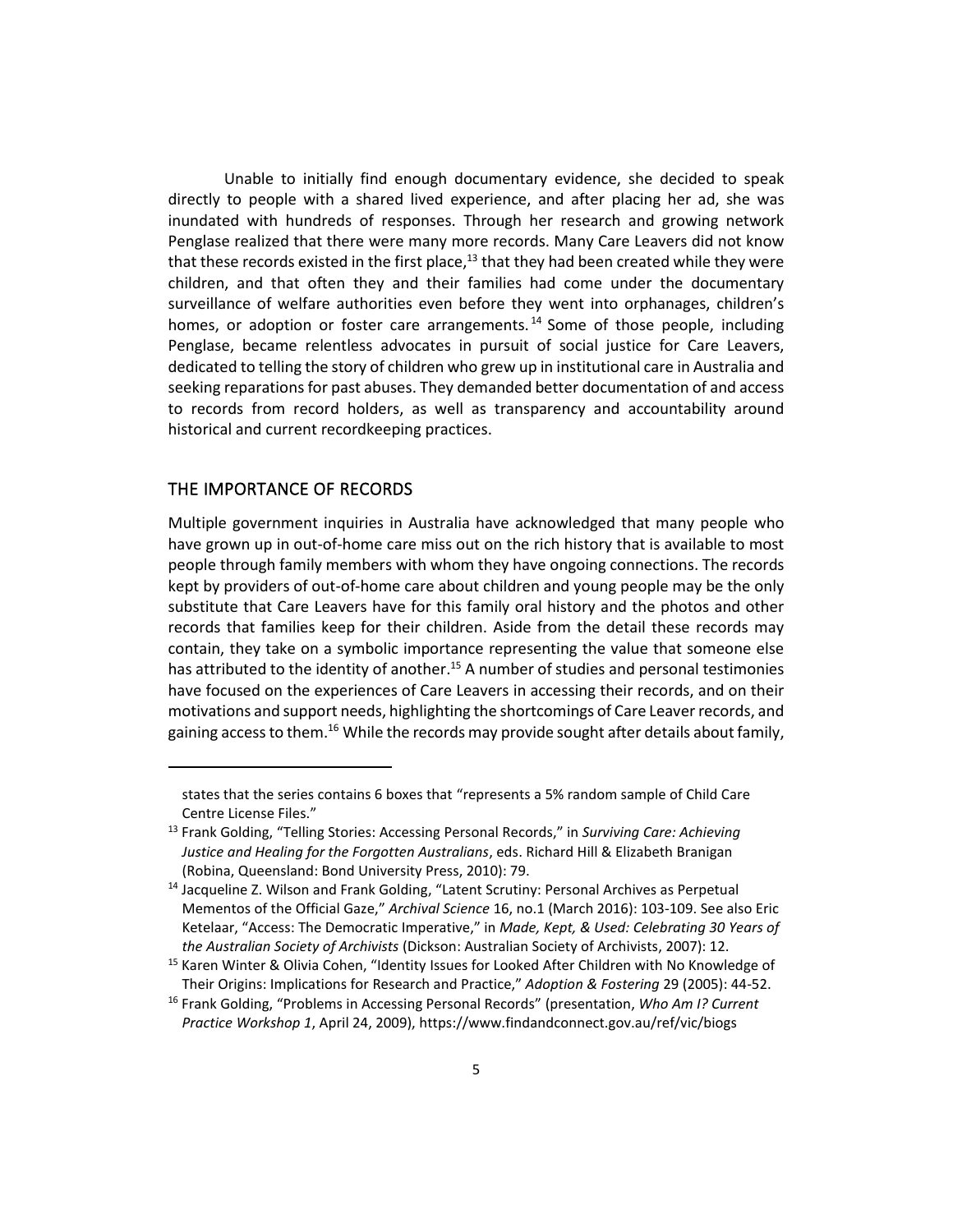reasons for care and time in care, and thus support a Care Leaver's journey towards understanding his or her life story, they may also contain information that is new or shocking to the Care Leaver such as the existence of siblings which they did not know about. In addition, much information contained in these records was written from the standpoint of the professionals who did the recording and rarely includes the child's perspective, resulting in narratives which bear little or no resemblance to the Care Leaver's own memories. As Horrocks and Goddard have noted: "accessing childcare files, with their mixture of new and forgotten personal information, can be a hugely significant event in the self-identity story-telling project of these adults".<sup>17</sup>

## INITIATIVES TO IMPROVE RECORDS ACCESS

There have been numerous significant projects with Care Leavers in Australia<sup>18</sup> and a Royal Commission into Institutional Responses to Child Sexual Abuse.<sup>19</sup> There has also been recognition that these issues are not limited to Australia; inquiries have taken place

<sup>/</sup>E001029b.htm. See also Paper: Institutional Responses to Child Sexual Abuse in Out-of-Home Care. Sydney, Australia: Commonwealth of Australia, March 2016.

https://www.childabuseroyalcommission.gov.au/sites/default/files/file-list/Consultation %20Paper%20-%20Out%20of%20home%20care.pdf.

<sup>&</sup>lt;sup>17</sup> Christine Horrocks and Jim Goddard, "Adults Who Grew Up in Care: Constructing the Self and Accessing Care Files," *Child and Family Social Work* 11 (2006): 265.

 $18$  See for example, "Routes to the Past," Melbourne Social Equity Institute, University of Melbourne, accessed April 4, 2021, https://socialequity.unimelb.edu.au/projects/routes-tothe-past. The project explored the identity and well-being of Care Leavers through genealogical life story work, and found that a synthesis of narrative practice, family history, storytelling, and life story work had the potential for a new methodology that enables Care Leavers to "reauthor" their life stories and connect to their past, present, and futures. See also "Forgotten Australians and Former Child Migrants Oral History Project (2010-2012)," National Library of Australia, accessed April 4, 2021, https://www.forgottenaustralianshistory.gov.au /oral\_histories.html.

 $19$  On Friday, January 11, 2013, the Governor-General appointed a six-member Royal Commission to inquire into how institutions with a responsibility for children have managed and responded to allegations and instances of child sexual abuse. The Royal Commission was tasked with investigating where systems have failed to protect children, and making recommendations on how to improve laws, policies, and practices to prevent and better respond to child sexual abuse in institutions. See *Royal Commission into Institutional Responses to Child Sexual Abuse,* Commonwealth of Australia, accessed April 4, 2021, https://www.childabuseroyalcommission .gov.au/; and Royal Commission into Institutional Responses to Child Sexual Abuse. Final Report. Sydney, Australia: Commonwealth of Australia, 2017. https://www.childabuseroyalcommission.gov.au/final-report.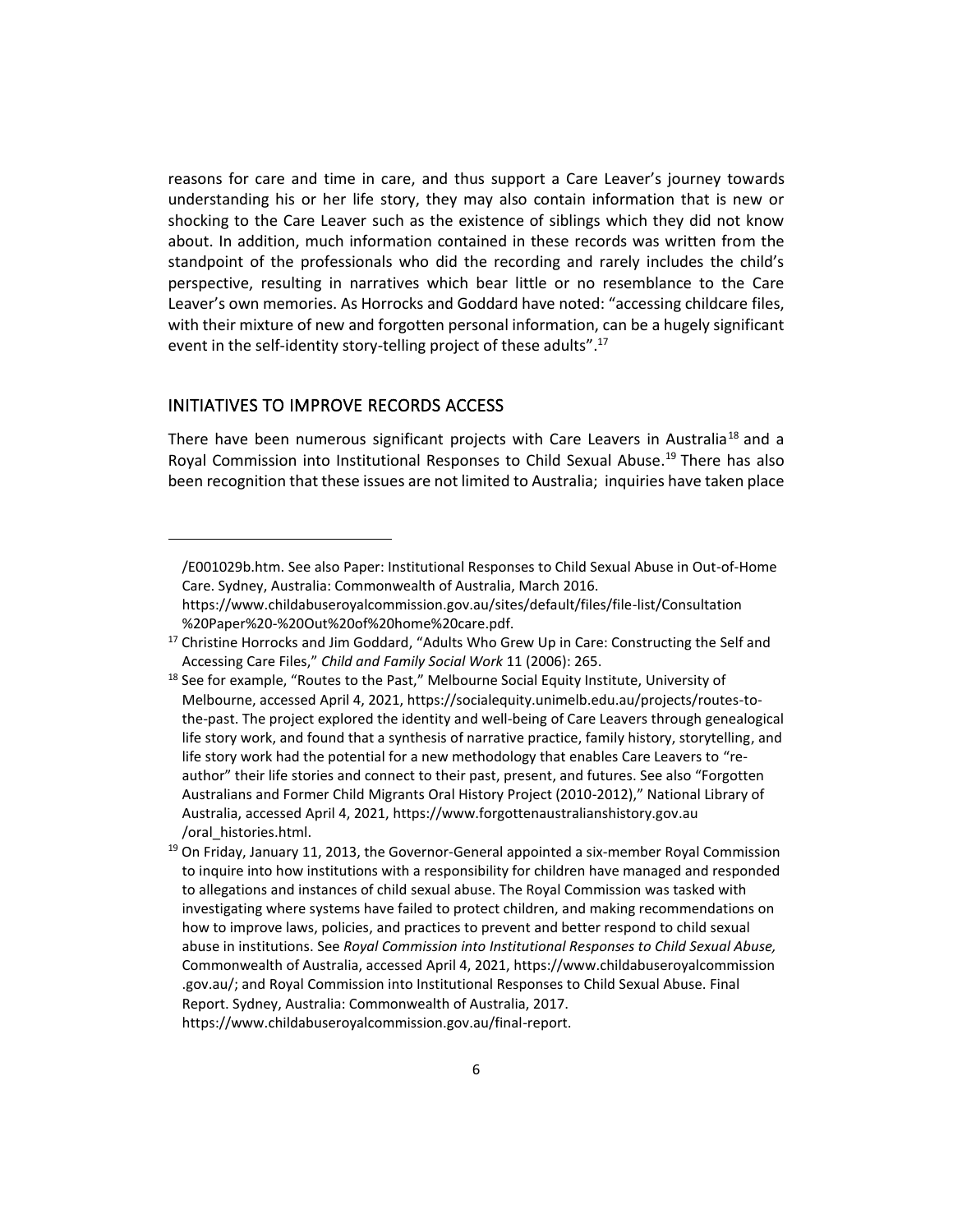in the UK, New Zealand, Canada, Denmark, and Sweden, among others.<sup>20</sup> Three Australian initiatives in particular have profoundly influenced the authors and shaped the way in which the new program at UMA was conceived and implemented: Who Am I?, Find & Connect, and Setting the Record Straight.

The Who Am I? project  $(2008-2011)^{21}$  was developed in response to the three Australian government inquiries and the growing concerns within the Victorian out-ofhome care sector about current and future recordkeeping practices. It investigated the role played by recordkeeping practices in the construction of identity for people who have experienced out-of-home care as children. With a focus on reparation and restorative practices,<sup>22</sup> the multi-disciplinary research team from the fields of social work, history, and archival science conducted the project in partnership with eleven organizations and in consultation with consumer support and advocacy groups. The first author was a research archivist in the Archives strand of the project, and helped develop "Pathways," a web resource about the history of child welfare in Victoria with links to information about records and resources to help Care Leavers find records and connect with support groups.<sup>23</sup> Importantly, it recorded the practices of record holders over time, so that those stories also became part of the historical record.

The Who Am I? project adopted an action research methodology based on the Knowledge Diamond, <sup>24</sup> which emphasizes the importance of the exchange of ideas

<sup>20</sup> Katie Wright, Shurlee Swain, and Johanna Sköld, *The Age of Inquiry: A Global Mapping of Institutional Abuse Inquiries* (Melbourne, Australia: La Trobe University, 2020), https://doi.org/10.4225/22/591e1e3a36139.

 $21$  The Who Am I? project (full title: Who Am I? The Archive as Central to Quality Practice for Current and Past Care Leavers (Forgotten Australians) - LP0883232) was funded by the Australian Research Council and a consortium of eleven Victorian community sector organizations. The grant for the project was awarded in June 2008. This research project investigated the role played by archiving and recordkeeping practices in the construction of identity for people who experienced out-of-home care as children. See Cathy Humphreys and Margaret Kertesz, "'Putting the Heart Back into the Record': Personal Records to Support Young People in Care," *Adoption and Fostering* 46, no. 1 (2012): 27-32, https://doi.org/10.1177 /030857591203600105.

<sup>22</sup> Marie Connolly, ed., *Beyond the Risk Paradigm in Child Protection*, (London, UK: Palgrave, 2017).

<sup>23</sup> See Who Am I? Project, *Pathways*, last modified December 2011, https://web.archive.org /web/20111118025103/http://www.pathwaysvictoria.info/.

<sup>24</sup> Cathy Humphreys, Lesley Laing, and Kate Cavanagh, *Social Work and Domestic Violence: Developing Critical and Reflective Practice* (London, UK: Sage, 2013): 9. According to its creator Cathy Humphreys: "at the heart of any profession are claims to knowledge and hence to power.…It is therefore unsurprising that what counts as evidence, or what counts as knowledge, is contested…it raises the question of whose knowledge counts and who is allowed to speak and be heard."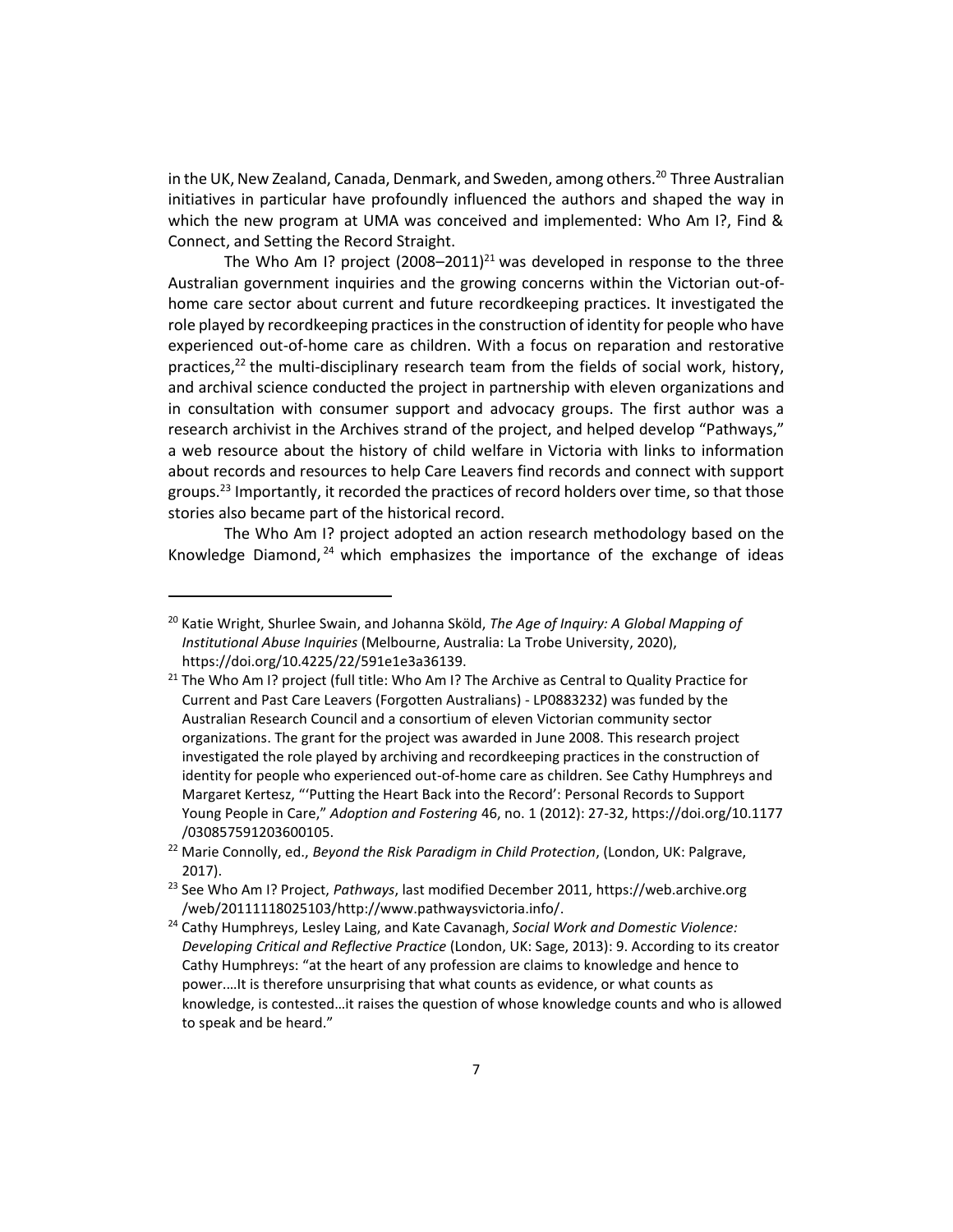between key stakeholder perspectives: Research Evidence, the Service User or Consumer Experience, Policy Perspectives, and Practitioner Wisdom. The Knowledge Diamond draws in these various strands of knowledge, acknowledging and legitimizing all experience and expertise, particularly the consumer/service user voice (in this case Care Leavers). The project's methodology centered on four workshops which were spaces for dialogue and conversation, and for building relationships and a resilient and enduring network.<sup>25</sup> The approach was akin to that described by Caswell in which "survivors and implicated communities are not just a target group of users, but the central focal points in all aspects of the archival endeavor."<sup>26</sup> Archivists, historians, Care Leavers, social workers, and public servants sat in groups and worked together to radically alter policy and practice.

As much as possible, the archival documentation, information sheets, and other contextual information were created with Care Leavers, advocates, and record holders, with particular attention to language and a focus on plain language statements. In one example of this, the first author worked collaboratively with the Department of Human Services in Victoria, Care Leaver Vlad Selakovic, and historians to review and change the Departments records access arrangements.<sup>27</sup> Working directly with Care Leavers (subjects and users of the records) had a profound effect on the Department's staff (archivists and custodians of the records). Two significant outcomes were that the Department redesigned the way they presented information with records, and replaced their "Freedom of Information (FOI) officers," whose job it was to prepare records for release (including undertaking redaction of information deemed sensitive under the FOI Act), with case workers who worked with individuals to meet their needs in accessing records. We can see here that the Department took seriously their affective responsibility towards Care Leavers who are in this case both subject and user, by "including them in decision-making processes regarding archival description and access policies,"<sup>28</sup> and that their actions were marked by radical empathy.

<sup>&</sup>lt;sup>25</sup> Lynda Campbell, "Fragmentation or Coherence? Issues in Recordkeeping for Children in Outof-Home 'Care,' Report on Workshop 1, 2009," (presentation, *Who Am I? Current Practice Workshop 1*, April 24, 2009), https://www.findandconnect.gov.au/ref/vic/biogs/E001029b .htm.

 $26$  Michelle Caswell, "Toward a Survivor-Centered Approach," as quoted in Michelle Caswell and Marika Cifor, "Radical Empathy in the Archives," 24.

<sup>&</sup>lt;sup>27</sup> For more about this project, see Cate O'Neill, Vlad Selakovic, and Rachel Tropea, "Access to Records for People Who Were in Out-of-Home Care: Moving Beyond 'Third Dimension' Archival Practice," *Archives and Manuscripts* 40, no. 1 (2012): 29-41.

<sup>&</sup>lt;sup>28</sup> Caswell and Cifor, "From Human Rights to Feminist Ethics," 36.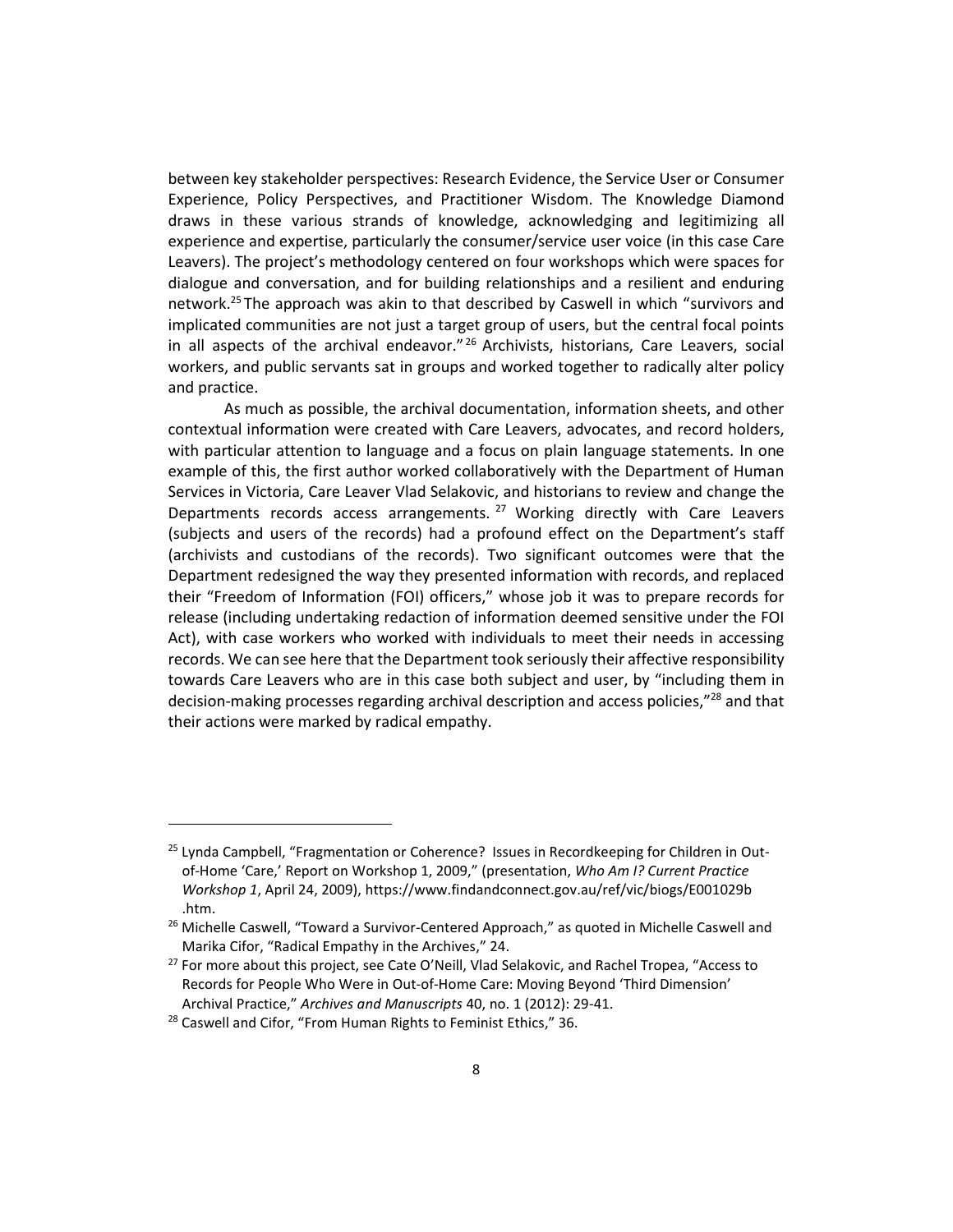In 2009, the Australian Government announced the establishment of a national initiative based on the Who Am I? model. The Find & Connect program<sup>29</sup> is made up of a national network of Find & Connect Support Services that provide specialist traumainformed counseling; referral services; peer, education, and social support programs; assistance to locate and access records and reconnect with family members; and a national Find & Connect web resource.<sup>30</sup> The first author worked as National Program Manager for the web resource from 2011–2016. In addition to the social work, history, and archives researchers, two engagement roles were added which focused on building and maintaining constructive relationships with Care Leavers and other stakeholders.

Staff also participated in training workshops on vicarious trauma and trauma informed practice. The researchers had been reading hundreds of submissions by Care Leavers to the inquiries about abuse suffered while in institutional homes, and also hearing first-hand from Care Leavers, many of whom were traumatized. As a result, some researchers started suffering from the effects of vicarious trauma. This negatively affected their relationships to each other, to Care Leavers, and in their personal lives. The first author recalls when, about four years into the projects, she started having difficulty reading material necessary to do her job. She stopped going to the movies or watching the news in case she might accidentally see something disturbing, and felt unable to trust the staff at the childcare center where she left her daughter. One historian who also had a baby around the same time, left the project citing the "difficult subject matter" as a reason for leaving. This experience was formative for the first author, who used it to guide her future practice, including the program at UMA.

In 2017, both authors attended the Setting the Record Straight: for the Rights of the Child Summit $31$  to address the challenge of recordkeeping and archiving needs for Care Leavers. The second author had been aware of Find & Connect and had retrieved records for Care Leavers at UMA, but it was at this event where she heard directly from Care Leavers for the first time about the impacts that failings in recordkeeping and archiving systems have on people's lives. Participating in this event was reassurance that UMA needed to place an urgency on the implementation of transforming practice.

<sup>&</sup>lt;sup>29</sup> "Find and Connect Service and Projects," Department of Social Services, Australian Government, last modified September 11, 2020, https://www.dss.gov.au/ourresponsibilities/families-and-children/programs-services/find-and-connect-services-andprojects.

 $30$ The foundation for the Find & Connect web resource was the Pathways website, which was developed for the Who Am I? project.

 $31$  "Setting the Record Straight for the Rights of the Child, National Summit May 2017," Monash University, Melbourne, Australia, May 8-9, 2017, accessed April 4, 2021, https://rightsrecords.it.monash.edu.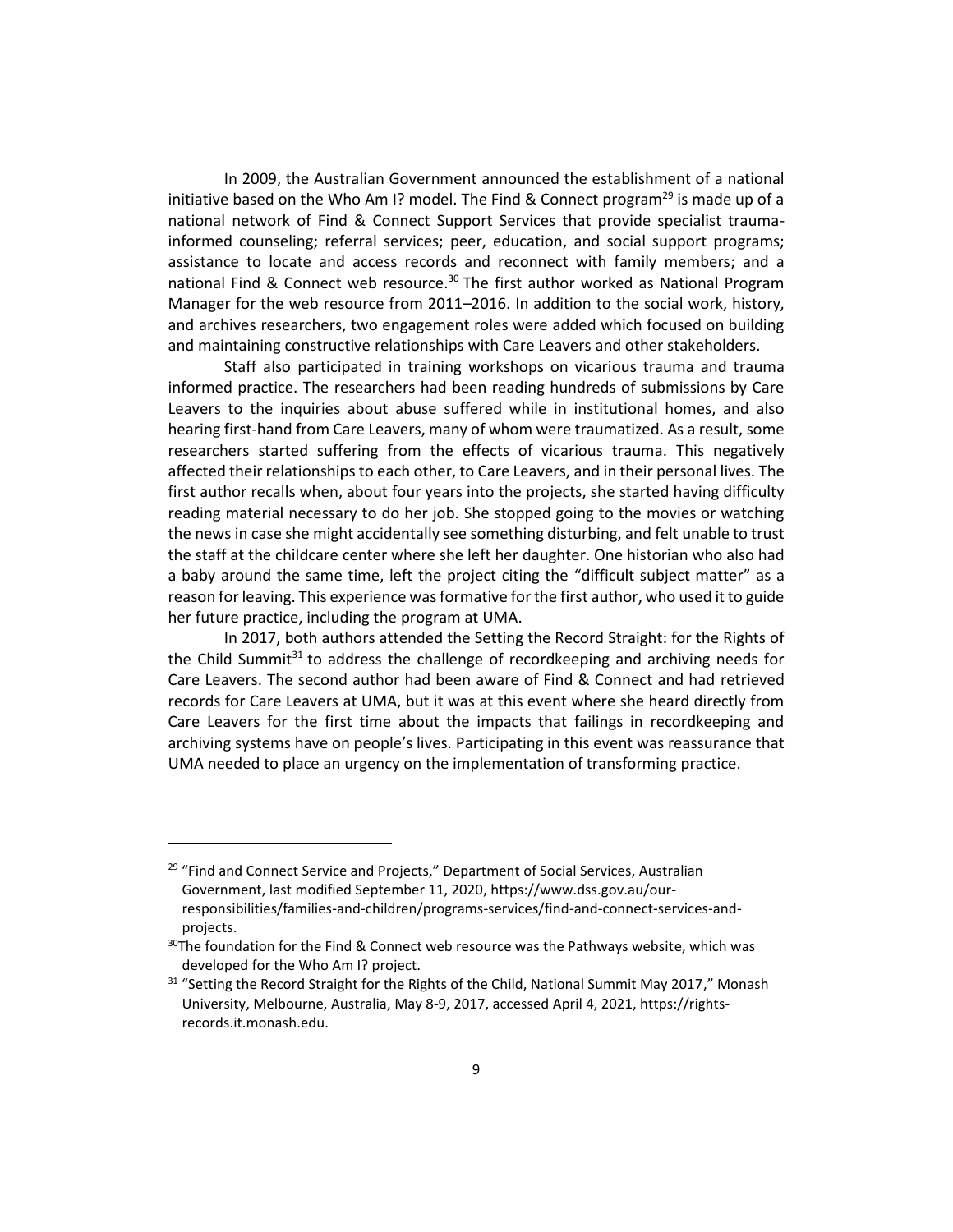### THE UNIVERSITY OF MELBOURNE ARCHIVES

The University of Melbourne Archives is one of only two major collecting institutions in Victoria (the other being the State Library of Victoria). While it is the custodian of official University records, it also collects records from University academics and alumni, and houses the collections of many Victorian businesses, trade unions, non-government organizations and community groups. There is no single collection at UMA containing all the records related to Victoria's child welfare history and children in out-of-home "care". Instead, records are contained in various collections across the archives. For example, there are children's case files in the papers of social work academics and researchers such as Leonard Tierney and Teresa Wardell.<sup>32</sup> UMA's Access Management Framework outlines its obligations under Victorian legislation and provides ethical guidelines for exercising care, diligence, and equity in providing access to UMA collections.<sup>33</sup>

UMA had been grappling with their obligations around Care Leaver records in their custody since the apology. The records of relevance to child welfare history are spread across multiple collections, and have varying access conditions and collection management requirements. As an archive based at a university, the focus at UMA had traditionally been on providing service to researchers and academics. Therefore, it was necessary to shift focus and to develop a project in improving procedures and practices around archival documentation and access that factored in an empathetic framework in response to the needs of the Care Leaver community. For some collections, UMA must negotiate with donors to develop and fund further projects and gain approval for permitting access for requests from Care Leavers and other researchers to restricted records. Because of these complexities, it was determined that a multi-pronged approach was required to best meet the needs of Care Leavers and enable UMA to examine all aspects of its processes. Key initiatives such as a Memorandum of Understanding, Child Welfare Subject guide, stakeholder workshop, staff training and the establishment of a Critical Archives Reading group are discussed below.

<sup>&</sup>lt;sup>32</sup> "Collections - Child Welfare Records Subject Guide," University of Melbourne Archives, accessed September 25, 2021, https://archives.unimelb.edu.au/resources/child-welfarerecords/collections.

<sup>&</sup>lt;sup>33</sup> "Access Management Framework for University of Melbourne Archives Collections," University of Melbourne, accessed April 4, 2021, https://archives.unimelb.edu.au/information/for \_researchers/access-management-framework.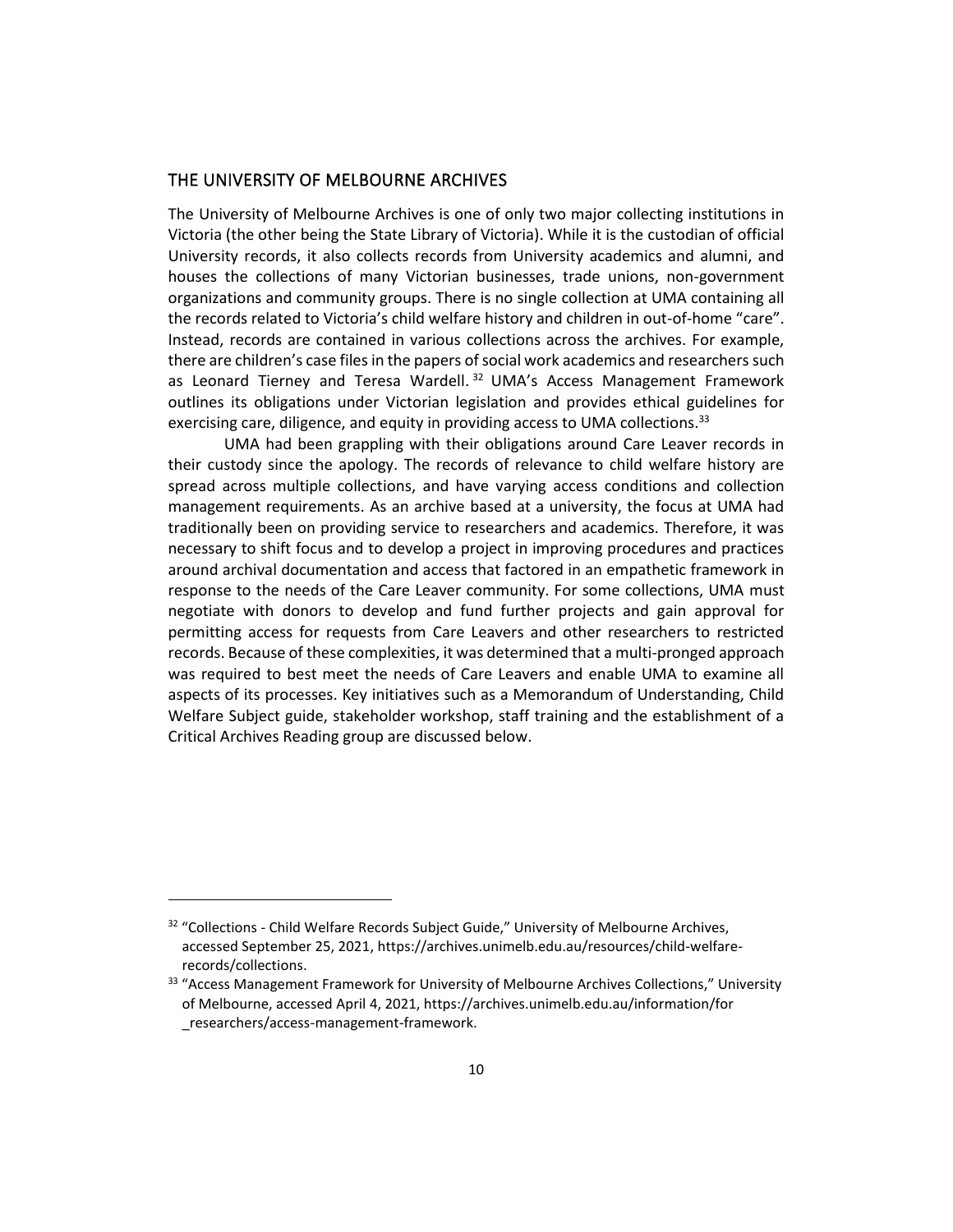## IMPLEMENTING A CARE MODEL AT UMA

On May 7, 2018, the University of Melbourne and Berry Street (auspicing agency of Open Place, the Find & Connect support service for Care Leavers in Victoria)<sup>34</sup> signed a Memorandum of Understanding (MOU) formalizing their commitment to improving access for Care Leavers to University of Melbourne records. The MOU, the first of its kind, attempts to strengthen the bond between Care Leavers and the University. The MOU acknowledges the vital importance of records and information to Care Leavers and their families. It also acknowledges the University's role in the mistreatment of Care Leavers and its negligence in identifying and improving access to relevant records in the UMA's custody. It cements the responsibility the University has in improving recordkeeping and access in hope that Care Leavers can feel welcomed and trust that the University is working to right past wrongs. The MOU took two years to negotiate, with drafts going through the two organizations' legal services, Care Leaver Frank Golding, and UMA archivists. It is a living document, which undergoes review every three years, and is influenced by responses to Care Leavers' experiences of the Archives.

As well as establishing a formal relationship between the two organizations, the MOU provides a way for Open Place staff to assist Care Leavers and their families to access records held by UMA. As Caswell and Cifor state: "Our conception of empathy is radical in its openness and its call for a willingness to be affected, to be shaped by another's experiences, without blurring the lines between the self and the other."<sup>35</sup> The approach undertaken via the MOU extends on the affective relationships between archivists and user, and archivists and subject<sup>36</sup> by bringing in a third party, the "support service" (Open Place), to mediate and assist with the relationship. Rather than focusing on rights-based approach, UMA archivists have adopted "an affective responsibility toward radical empathy"<sup>37</sup> in their relationships with the subjects of records, users and records creators (including depositors and donors).

The MOU includes an undertaking by UMA to prioritize the documentation of child welfare records, particularly those that contain names of children and their families. It also outlines the conditions of a bespoke service whereby Care Leavers (who selfidentify) and their families are entitled to a package free of charge which includes color print outs of all their records, a cover letter (explaining why the University has the records, the process of identifying the relevant records and what the package contains), as well as digital copies of all documents on USB. UMA staff also include photographs of the

<sup>&</sup>lt;sup>34</sup> The MOU was co-authored by Katrina Dean and Suzanne Fairbanks (UMA), Rachel Tropea, and Cate O'Neill (University of Melbourne eScholarship Research Centre), Frank Golding, Eithne Donlon (Open Place), and the organizations' (signatories) legal teams.

<sup>&</sup>lt;sup>35</sup> Caswell and Cifor, "From Human Rights to Feminist Ethics," 31.

<sup>&</sup>lt;sup>36</sup> Caswell and Cifor, 33-39.

<sup>&</sup>lt;sup>37</sup> Caswell and Cifor, 33.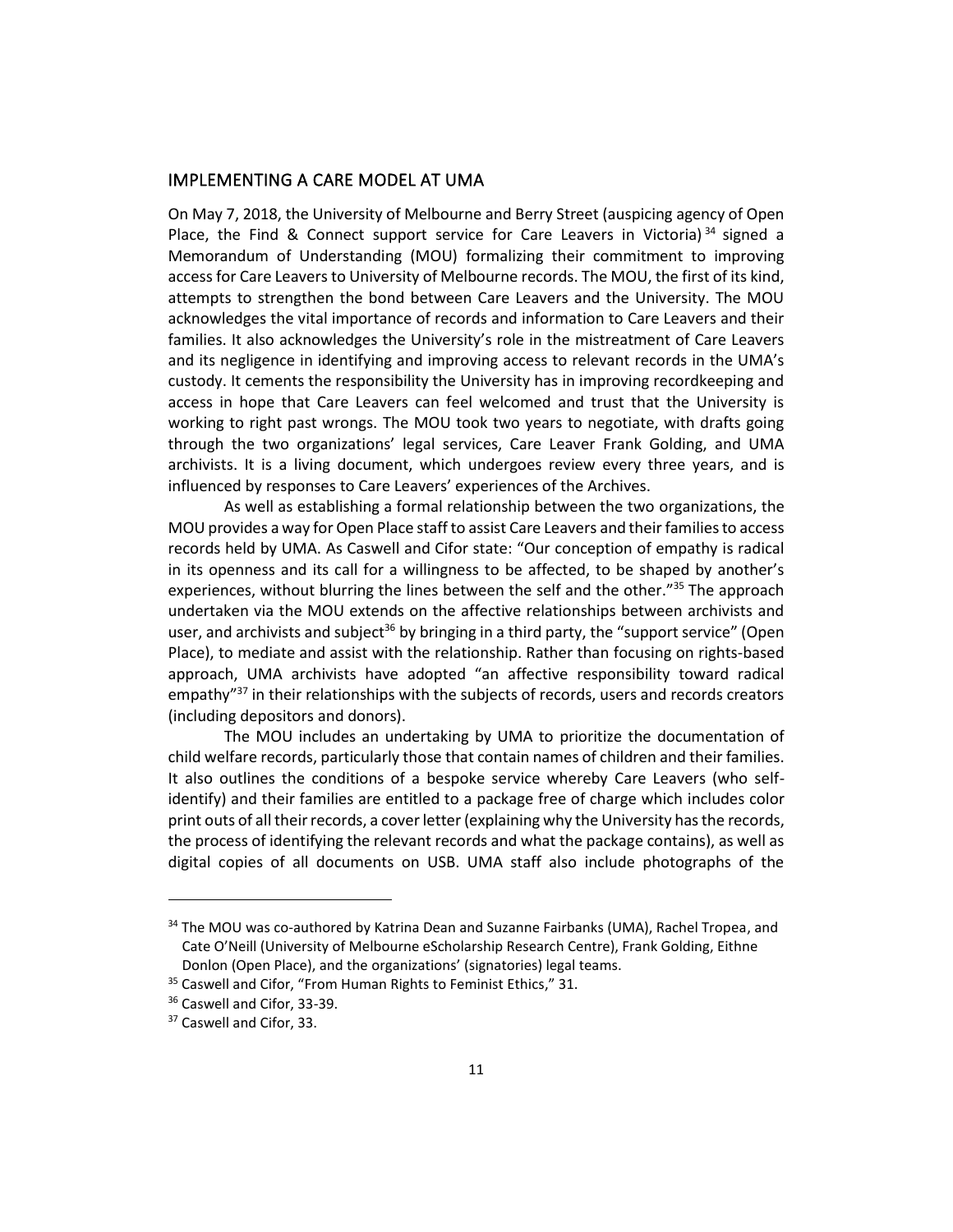repository where the records are housed, the collection, the box or boxes where the records live, and show staff carefully packaging and labelling the records.<sup>38</sup> Archivists respect the sensitivities around records of this nature and the privacy of individuals, and only read as much information as they need to search and retrieve the records for the client.

UMA also resolved to be more transparent regarding its processes and introduced measures to try and encourage Care Leavers to engage with the Archives. UMA produced new versions of finding aids for each of the relevant collections that included documentation of the processes and decisions affecting the records. This included when and why the records were transferred to UMA; what the archivists did to them once they came into the archive; finding aid versioning and citation information; content and language warnings; and plain language documents to assist Care Leavers through the records release process, "What to Expect When Accessing Records About You"<sup>39</sup> and "Explainer: Deed of Undertaking." 40 UMA archivists worked with Care Leavers to create a subject guide (finding aid) titled "Child Welfare Records" that provided historical context, and outlined the full program of work undertaken by UMA in collaboration with Care Leavers and support services.<sup>41</sup> The Child Welfare subject guide is also a single portal to information on relevant records and access procedures, making for a far less overwhelming experience in search for records than the typical navigation of an archival catalogue system that uses language and systems for a predominantly academic user group.

Shortly after the MOU was ratified, the second author was contacted by support worker Siobhan McGuinness from Open Place with a request for records, giving all the opportunity to put into practice some of the tenets of the agreement. In this case, the

<sup>&</sup>lt;sup>38</sup> Rachel Tropea and Georgina Ward, "Implementing a Care Model at the University of Melbourne Archives," *Find & Connect Web Resource Blog* (blog), June 22, 2018, https://www.findandconnectwrblog.info/2018/06/implementing-a-care-model-at-theuniversity-of-melbourne-archives/.

<sup>39</sup> See, for example, University of Melbourne Archives, *What to Expect When Accessing Records About You*, accessed April 4, 2021, https://archives.unimelb.edu.au/\_\_data/assets/pdf\_file /0005/2955578/archives\_uom\_Whatoexpect\_a5\_4pp\_WEB.pdf, an information sheet aimed at Care Leavers wishing to access records about them held by the University of Melbourne. Its purpose is to inform Care Leavers about what records they are likely to find, the reasons why they were collected in the first place, and where to request support. The pamphlet is based on the "What to Expect" document created by the Who Am I? project.

<sup>40</sup> University of Melbourne Archives, *Explainer: Deed of Undertaking*, accessed April 4, 2021, https://archives.unimelb.edu.au/\_\_data/assets/pdf\_file/0011/2955125/UMArchives\_2018-08- 03 Deed a5 WEB.pdf.

<sup>41</sup> University of Melbourne Archives, *Child Welfare Records*, accessed September 25, 2021, https://archives.unimelb.edu.au/resources/subject\_guides/child-welfare-records.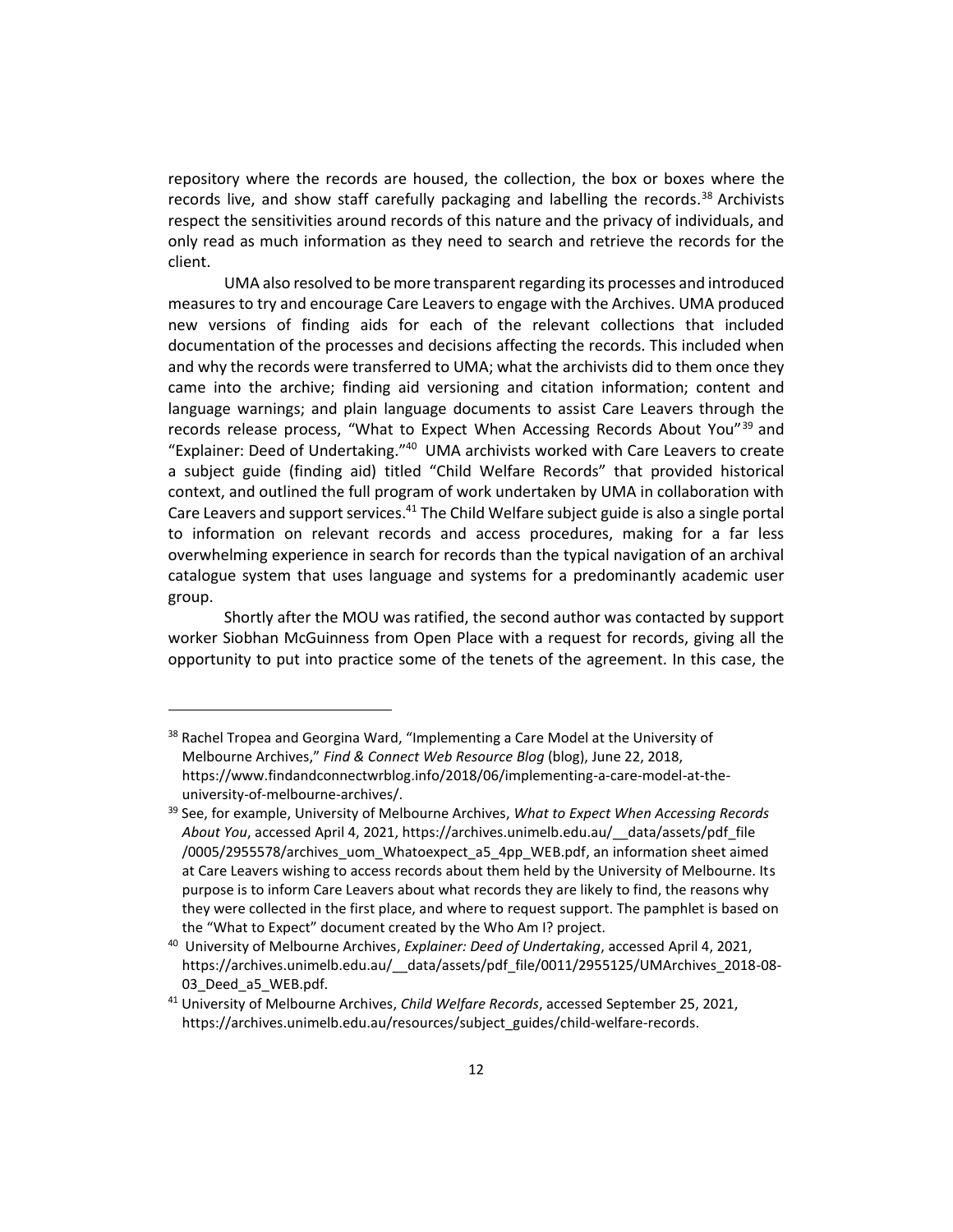Care Leaver Geraldine Goldthorpe<sup>42</sup> preferred to receive the records at the support service offices with her support worker present. The second author recalls:

We did not know whether Geraldine would open the package while we were present, so we offered to answer any questions at the meeting or at a later date, and we provided contact details on the cover letter for this purpose. Geraldine chose not to open the records while we were present and preferred to talk over morning tea. We spent an hour or so sitting with Geraldine and Siobhan, listening to Geraldine as she shared stories about her life, her experiences as a child, and what she remembered of being placed in foster care. It was a really special time for us.

Archivist Jarrett Drake has written about the surveillance, silence, and solitude of the reading room:

Silence is an important exercise of control and power. By preventing or discouraging verbal communication between people, the enforcers of said silence ... remove our human instincts to connect with other human beings as human beings. How oppressive it is of archivists to expect users to consult documentary records that chronicle the peaks and valleys of humanity—love, hate, war, abuse, joy, humor—and display no auditory or affective response.<sup>43</sup>

Our experience at Open Place in contrast was unique and emotive. Meeting in a space that was comfortable to the service user, off-campus, and out of the restraints of a reading room, allowed the parties to take their time, talk freely and openly, and for the archivists to be wholly present and listen. Later that day, Siobhan sent us an email:

Thank you both very much for taking the time to come to Open Place today with records for Geraldine; she very much appreciated you doing this.

Thank you for your time and for the sensitivity you showed Geraldine during the visit also.

 $42$  Geraldine Goldthorpe gave permission for her name to be included in this article.

<sup>43</sup> Jarrett M. Drake, "Liberatory Archives: Towards Belonging and Believing (Part 1)," *On Archivy* (blog), October 23, 2016, https://medium.com/on-archivy/liberatory-archives-towardsbelonging-and-believing-part-1-d26aaeb0edd1. See also Jarrett M. Drake, "Liberatory Archives: Towards Belonging and Believing (Part 2)," *On Archivy* (blog), October 22, 2016, https://medium.com/on-archivy/liberatory-archives-towards-belonging-and-believing-part-2- 6f56c754eb17.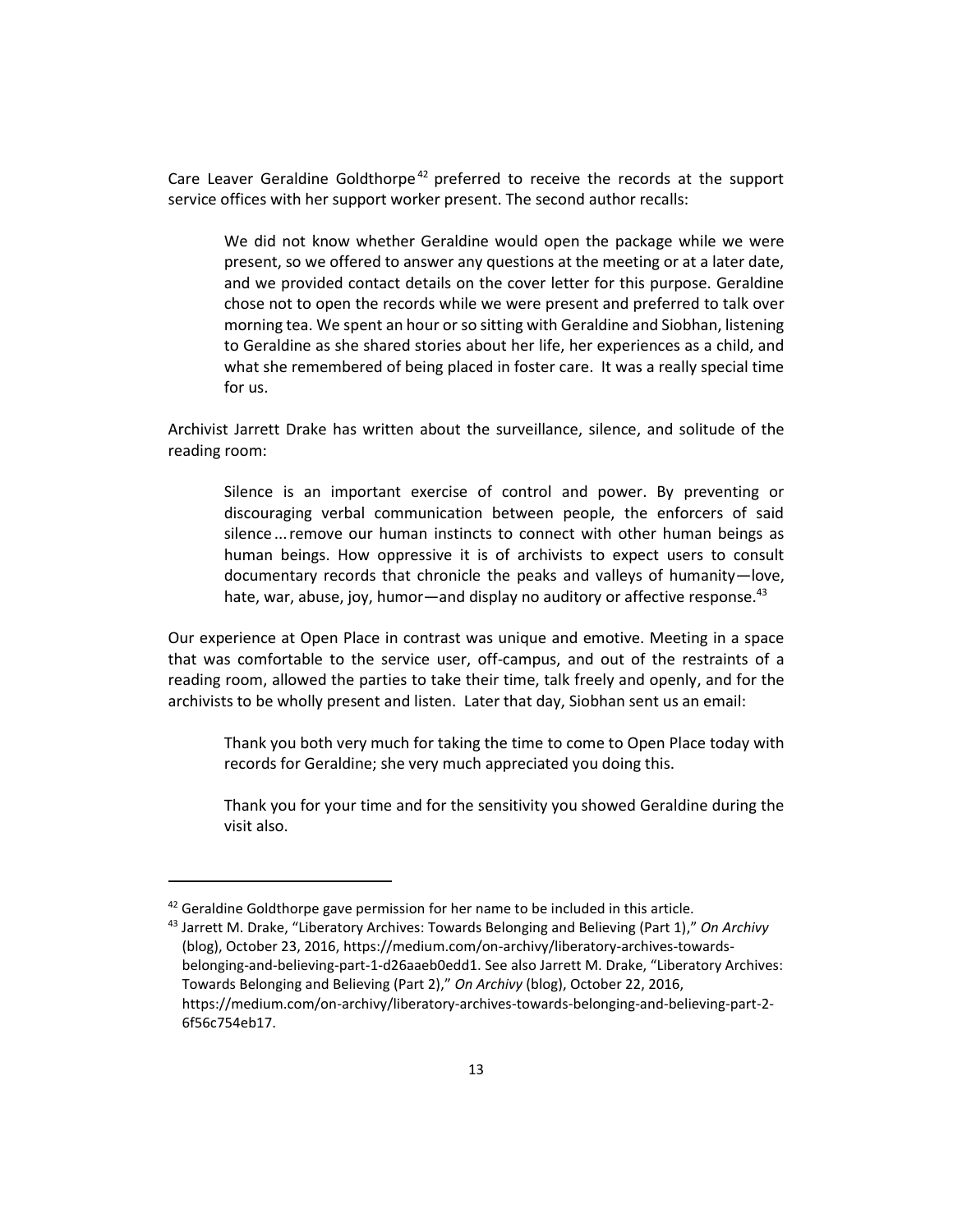We sometimes find that once people are faced with the records, they may not actually want to open them there and then; this appeared to be the case today and having spent more time with Geraldine in the afternoon, she was happy to take all records home to read in her own time and space. I will follow her up with a call next week to see how she's going with them and have let her know that she is welcome to come back another day if she would like to read through them together; thank you also for mentioning that you are available for her to call if she has questions about the records you located.<sup>44</sup>

Although ultimately Goldthorpe learnt nothing new from the records, she took the opportunity to share her story with the archivists. As Joanna Penglase has said, "The histories of trauma are the ones possibly least likely to end up in the history books unless people outside the survivors take an interest. And people have not taken an interest in us, in the past."Having taken the first important steps, the challenge for UMA now is to systematically capture those stories and histories.

Another major undertaking by UMA was a stakeholder workshop and vicarious trauma training for Archives and Reading Room staff and launch of the new subject guide. About forty staff attended this mandatory professional training which went for four hours. The first part was dedicated to historical context, including the University's medical faculty experiments on state wards, the Royal Commission, and the National Apology. Also included was information about Care Leavers' experiences of accessing records about their time in care, with a focus on the lived experience and history as told by Care Leavers through oral testimony. The workshop opened with an acknowledgement of country, <sup>45</sup> and talks by Helen von Roehl (a Care Leaver), <sup>46</sup> staff from Open Place, the Find & Connect web resource, and UMA. After the talks, Helen von Roehl stayed for morning tea and chatted with staff. This was followed by training and a guided conversation facilitated by a clinical psychologist on trauma-informed approaches to service and managing vicarious trauma. The audience had been visibly moved during von Roehl's talk, and discussed the impact it had on them in the guided discussion. As Wood et al. have stated: "When one re-envisions archival activities...from a human rights framework, it becomes impossible to separate the record from the politics of its origins, as well as from

<sup>44</sup> Siobhan McGuinness, email to authors, dated January 10, 2018.

 $45$  An "Acknowledgement of Country" is an opportunity to show awareness and respect to the First Australians, the Aboriginal and Torres Strait Islander people, their culture, heritage, and the ongoing relationship they have to their country. Acknowledgements are often made at the commencement of an event, such as a meeting, speech, or formal occasion.

<sup>&</sup>lt;sup>46</sup> Helen Von Roehl gave permission for her name to be included in this article.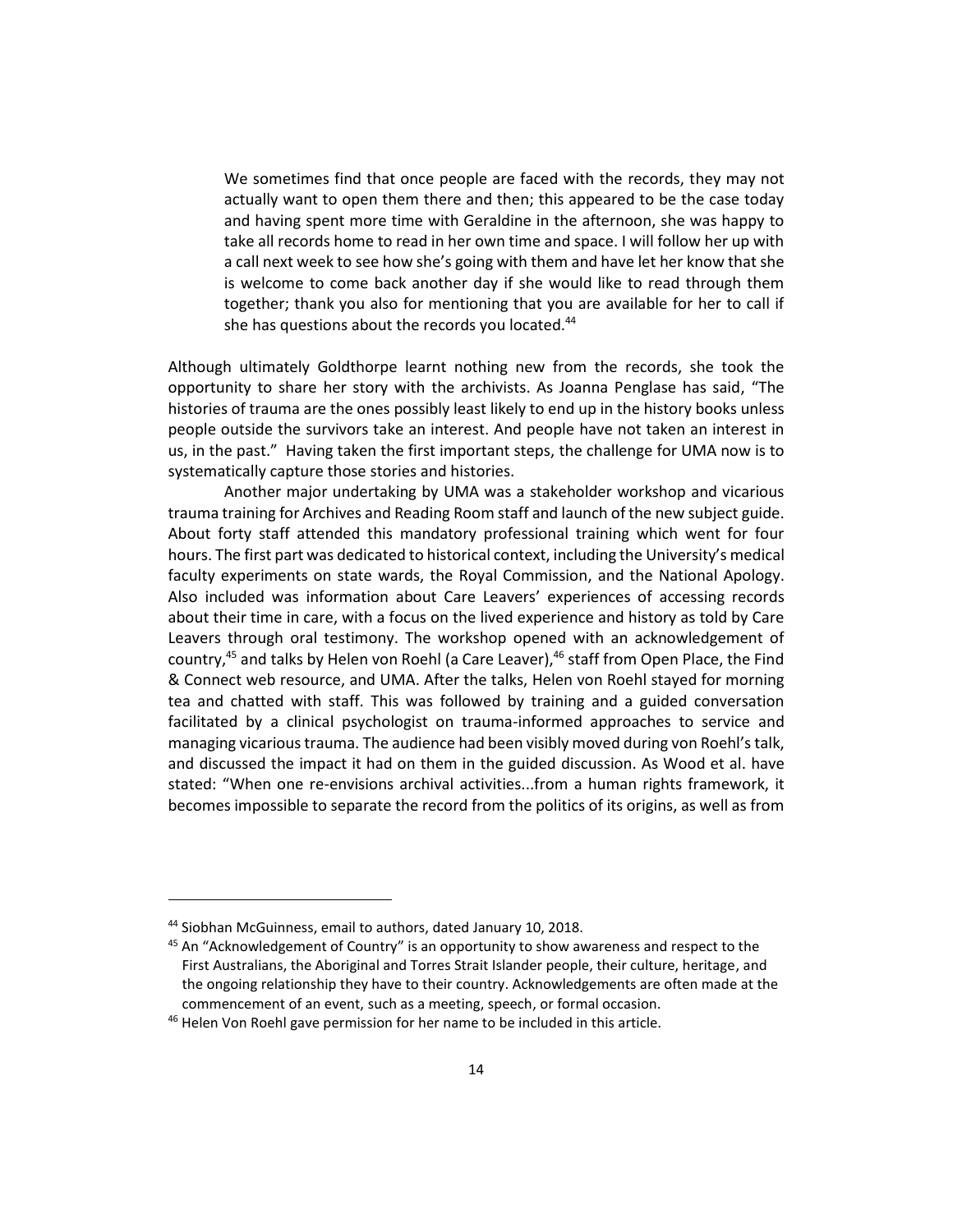its consequences, affects, or most importantly, the human life to which it is related."<sup>47</sup> The participants were glad to have the opportunity to reflect on their practice and discuss their experience of affect in the archives.

Prior to this workshop, there had been little awareness amongst the participants about the cumulative effects of exposure to trauma on the archival profession. Referring to human rights archivists, Michelle Caswell has written about the "need to be reflexive about how their practice impacts their own physical and mental well-being, and seek out networks of support in the face of damaging materials." <sup>48</sup> Many participants acknowledged that they had worked with traumatized people, and traumatic records, 49 however it had never been addressed at UMA.<sup>50</sup> Archivists and other staff had not been warned of traumatic content and potential vicarious trauma prior to processing records and providing access, nor were they aware of any existing support services at the workplace following such events. The training from Gordon provided insight into why we might experience trauma and offered guidance on how to process this trauma. Participants discussed the importance of compassion in archival work and of holding professional and personal boundaries. The clinical psychologist offered suggestions on embedding practices that support staff well-being including how staff can support each other through communicating their experiences at work and listening.

There are many challenges for the Archives and archivists who seek to embody a social justice imperative shaped by radical empathy. A recent request from a law firm representing a welfare institution to access historical records about the organization tested the boundaries of the second author's role. She followed policy and provided access to the records, however, the fear that the lawyers findings could have a negative impact on a Care Leaver caused her to question her complicity in any flow-on effect. This was confronting and upsetting for her, and the issue highlights the complexities and challenges of enacting a feminist/archival ethics of care approach within or alongside an

<sup>&</sup>lt;sup>47</sup> Stacy Wood, Kathy Carbone, Marika Cifor, Anne Gilliland, and Ricardo Punzalan, "Mobilizing Records: Reframing Archival Description to Support Human Rights," *Archival Science* 14, no. 3- 4 (2014): 98, https://doi-org.ezp.lib.unimelb.edu.au/10.1007/s10502-014-9233-1.

<sup>&</sup>lt;sup>48</sup> Michelle Caswell, "Toward a Survivor-Centered Approach to Human Rights Archives: Lessons from Community-Based Archives," *Archival Science* 14, no. 3-4 (2014): 307-322.

<sup>49</sup> Katie Sloan, Jennifer Vanderfluit, and Jennifer Douglas, "Not 'Just My Problem to Handle': Emerging Themes on Secondary Trauma and Archivists," *Journal of Contemporary Archival Studies* 6, Article 20, https://elischolar.library.yale.edu/jcas/vol6/iss1/20/.

<sup>&</sup>lt;sup>50</sup> Prior to the workshop, some UMA archivists had seen a conference presentation about the need to look after the people who are looking after the records, and the ongoing benefit of doing so for the individuals, users, and the archives they work with. See Michaela Hart and Nicola Laurent, with Cate O'Neill, "Session 4B: Addressing Separation Loss & Trauma: Emotional Labour and Archival Practice," *Australian Society of Archivists Conference,*  Melbourne, Australia, last modified November 29, 2017, https://youtu.be/RWZNGrxGs44.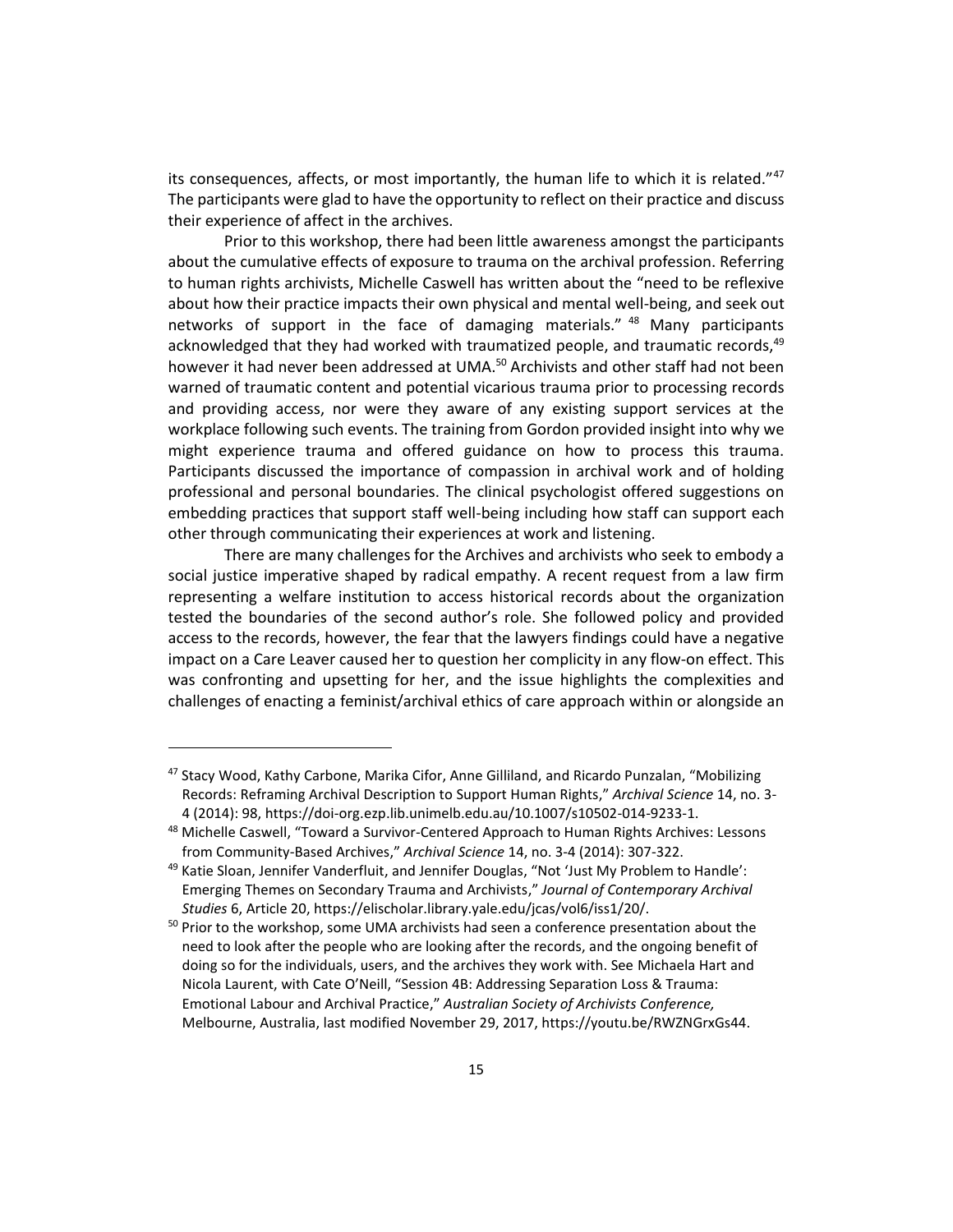existing legalistic, rights-based framework. One approach could be to invite lawyers and donors to participate in future stakeholder workshops.

Community engagement is also a key principle of the MOU. To further this aim, the second author joined a community practice forum as the UMA representative with state and non-government record holders, support services, and advocacy services, including Care Leavers. The forum meets regularly to share information, discuss topical issues, and improve practice, critical for UMA to better understand the rights and needs for Care Leavers in the current legal and social justice context. Firm commitments such as the MOU and UMA's membership of the community practice forum have bolstered the program's long-term sustainability and enabled collaborative work at UMA that would not have otherwise happened. Intersectionality is also part of this story, with Care Leavers who are Aboriginal or Torres Strait Islander. While not the focus of this article, UMA has also been engaged in dialogue with Aboriginal leaders, academics, archivists, and librarians about how to manage material in culturally sensitive ways.  $51$ 

Another significant aspect of the program was the creation by the archivists of a UMA Critical Archives Reading Group, so that they could commit to reading archival literature and engaging with theory and in critical self-reflection with the aim of understanding their positionality, and ultimately transforming practice. At the reading group, archivists have discussed concepts such as neutrality, objectivity, radical empathy, decolonization, and the practical steps that could be taken to apply some of these new ideas into work processes, procedures, and policies. This article is a case in point and an attempt to engage with the theory, theorists, and researchers by relating some of the practices that have been transformed by theory, but also the difficulties in embodying or realizing some of that theory in an institutional archive. Kirsten Thorpe explores the concept of "transformative praxis," stating that "the complex questions that come into play in library and archive practice need to be considered in relation to theory, and vice versa; a transformation will not come without this dialogue in play."<sup>52</sup> The group made it a priority to come up with at least one action from each reading group meeting. For example, after reading Caswell and Cifor's article on radical empathy, the group came up with the idea to make the list of material taken in or rejected by the Archives publicly available. Transparency and accountability were driving factors, but also the desire to genuinely engage the broader community in the Archives. As Thorpe has stated: "[R]eflexivity does not end with internal engagement, but rather, must result in a mutually

<sup>51</sup> See also: University of Melbourne, *Reconciliation Action Plan, April 2018 – December 2022*, accessed April 4, 2021, https://about.unimelb.edu.au/\_\_data/assets/pdf\_file/0026/69308 /Unimelb-Reconciliation-Action-Plan.pdf

<sup>&</sup>lt;sup>52</sup> Kirsten Thorpe, "Transformative Praxis: Building Spaces for Indigenous Self-Determination in Libraries and Archives," *In the Library with the Lead Pipe*, January 23, 2019, http://www.inthelibrarywiththeleadpipe.org/2019/transformative-praxis/.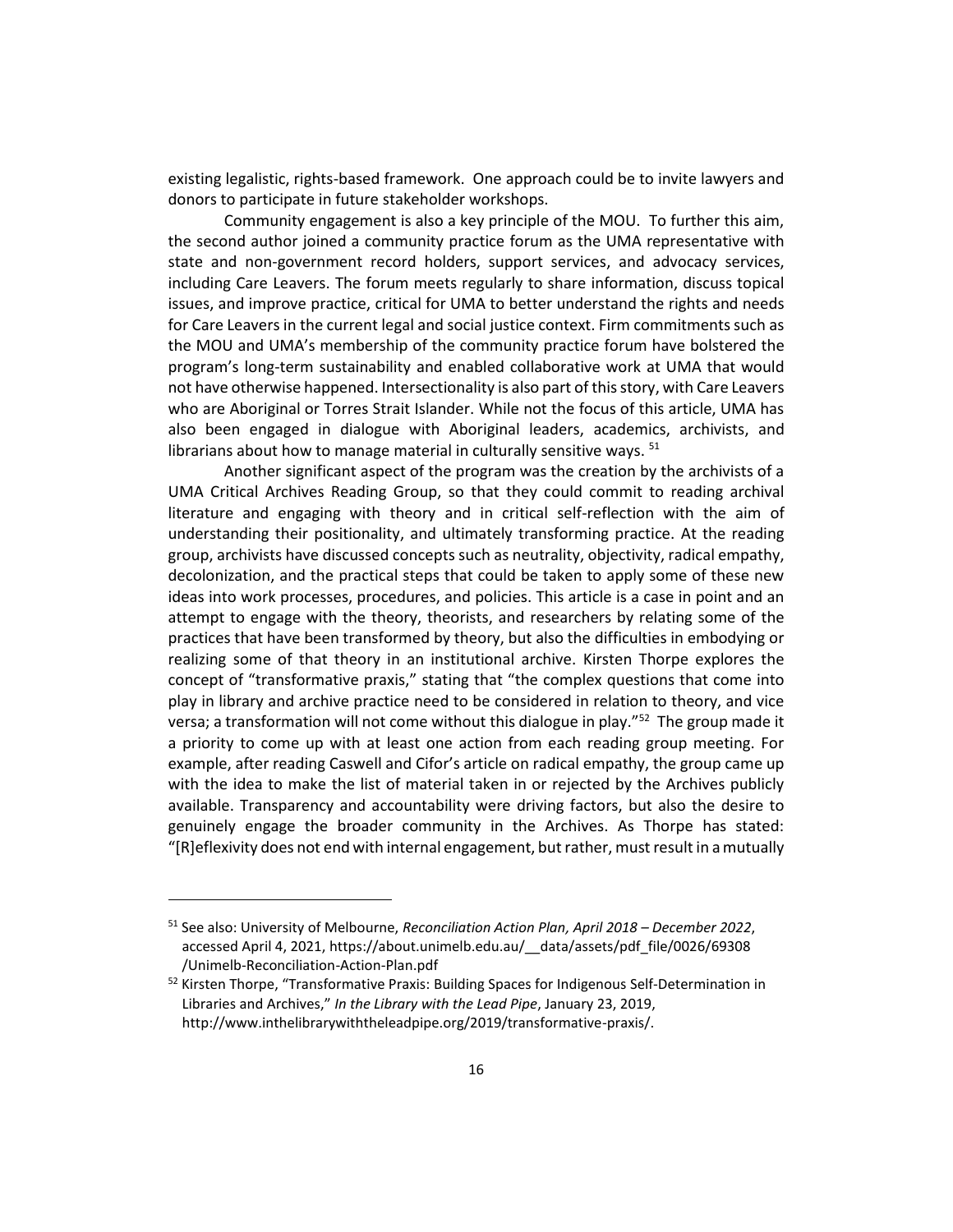beneficial dialogue with community members to ensure that needs are being met, problems are addressed, and priorities are aligned. Personal reflexivity feeds into community reflexivity so that internal and external climates are continuously evaluated." <sup>53</sup> Taking this approach further, we would like to expand the archival community, to include those from traditionally marginalized groups in future discussions on collection development policy.

#### **CONCLUSION**

Archives are a potential site for the activation of justice, reparation and healing, and archivists can be agents of social change. The future we imagine is one where UMA and other archives seek new audiences, make it a priority to empower and inspire their users, and actively support marginalized people such as survivors of human rights abuses in their efforts to manage their history and share knowledge. We imagine the archives "as a space of shared custody and trust,"<sup>54</sup> and a dynamic site for the burgeoning and preservation of stories and storytelling by myriad people and their communities. In this article, we reflected on the recent program of work at UMA with the Care Leaver community that embraced the tenets of radical empathy. The work undertaken by UMA has set a precedent there, shifting away from a rights-based framework towards a feminist ethics of care or compassionate model, inclusive of the records, events, and people who have been traditionally silenced and marginalized in the archives. This work has brought archivists and the communities they serve together and encouraged interaction, conversation and actions designed to promote healing. We hope that it is inspiration for the further transformation of UMA towards a participatory model that harnesses the potential of digital technologies and processes, and is driven by a social justice mandate, fierce compassion, and a desire to "share archiving with communities,"<sup>55</sup> both physical and virtual, to create a democratic and dynamic archives.

#### ACKNOWLEDGEMENTS

We would like to acknowledge to those who spent time as children or youths in orphanages, children's homes, missions, training schools or foster care; they, along with many others—academics, practitioners, support staff and advocates—have contributed

<sup>&</sup>lt;sup>53</sup> Thorpe, "Transformative Praxis."

<sup>54</sup> Eric Ketelaar, "A Living Archive, Shared by Communities of Records," in *Community Archives: The Shaping of Memory*, eds Jeannette A. Bastian and Ben Alexander (London, UK: Facet Publishing, 2009), 120.

<sup>&</sup>lt;sup>55</sup> Terry Cook, "Evidence, Memory, Identity, and Community: Four Shifting Archival Paradigms," *Archival Science* 13, no. 2 (2013): 19.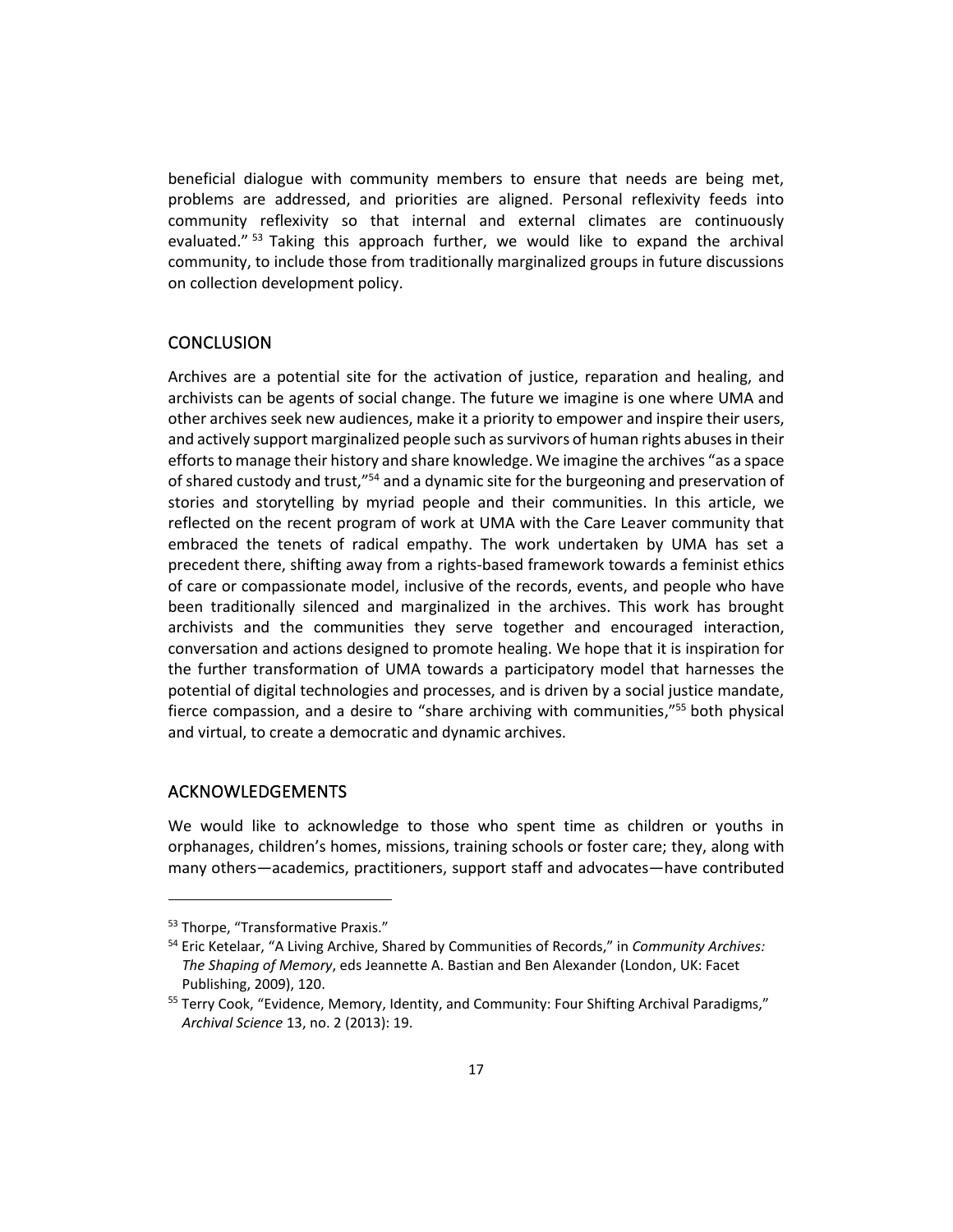to the body of knowledge that has informed this article, whether it be through engagement, conversation, acts, or written works.

We are very grateful to the following people for their support: Helen von Roehl, Geraldine Goldthorpe, Frank Golding, Siobhan McGuiness, Eithne Donlon, Katrina Dean, Sue Fairbanks, Cate O'Neill, Gavan McCarthy, Leonie Sheedy, Kirsten Wright, Angeletta Leggio, the peer reviewer, and Shannon O'Neill.

All quotes from Care Leavers have been used with their permission.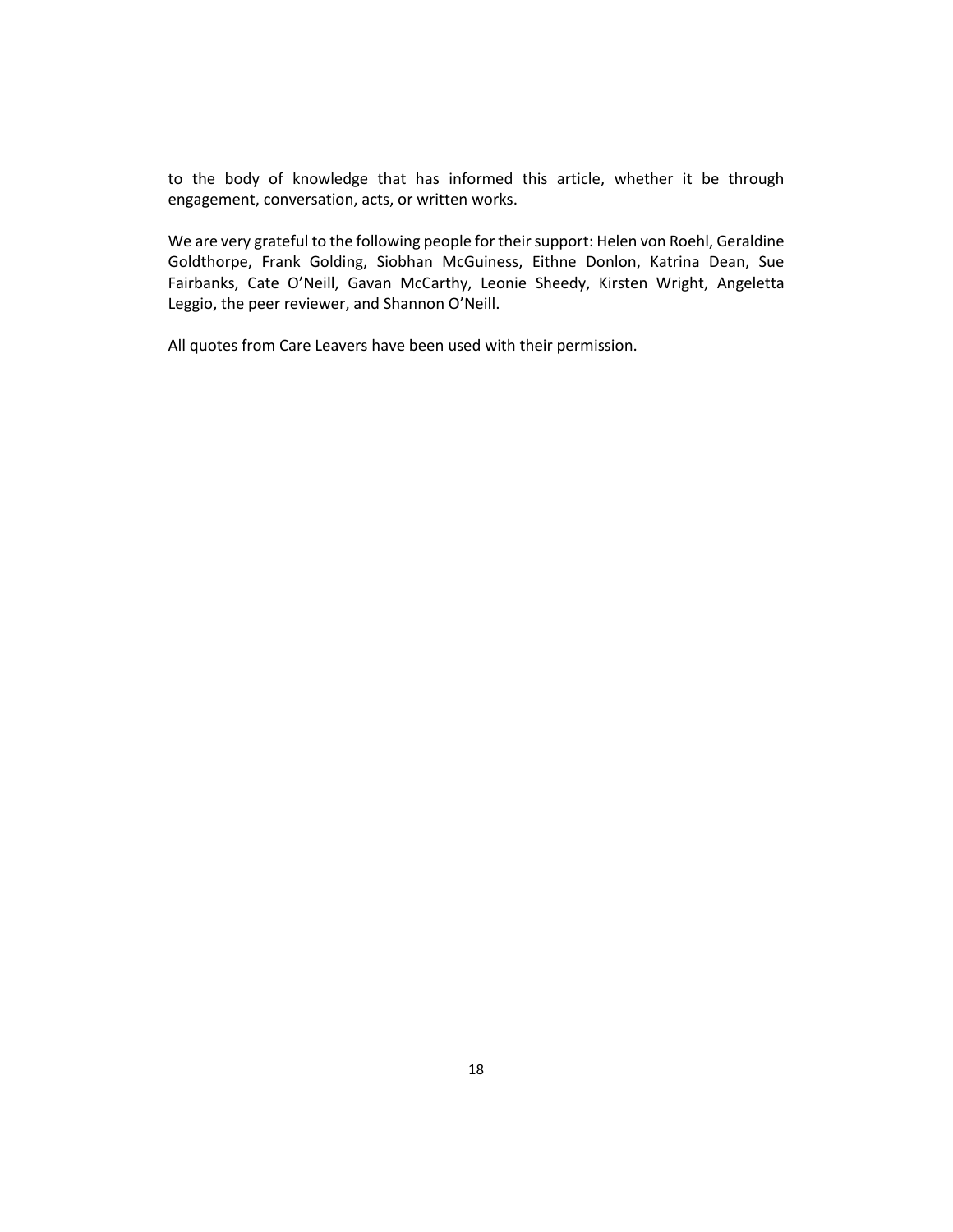#### **BIBLIOGRAPHY**

- "Access Management Framework for University of Melbourne Archives Collections." University of Melbourne. Accessed April 9, 2021. https://archives.unimelb.edu .au/information/for\_researchers/access-management-framework
- The Archivists Against Collective. "Recommended Readings." Accessed April 4, 2021. http://www.archivistsagainst.org/readings/.
- Australian Society of Archivists. "Made, Kept, & Used: Celebrating 30 Years of the Australian Society of Archivists*."* Dickson: Australian Society of Archivists, 2007.
- Campbell, Lynda. "Fragmentation or Coherence? Issues in Recordkeeping for Children in Out-of-Home 'Care,' Report on Workshop 1, 2009." Presentation, *Who Am I? Current Practice Workshop 1*, April 24, 2009. https://www.findandconnect.gov .au/ref/vic/biogs/E001029b.htm.
- Caswell, Michelle L. "Toward a Survivor-Centered Approach to Records Documenting Human Rights Abuse: Lessons from Community Archives." *Archival Science* 14, no. 3 (2014): 307-322. https://doi.org/10.1007/s10502-014-9220-6.
- Caswell, Michelle L., and Marika Cifor. "From Human Rights to Feminist Ethics: Radical Empathy in Archives." *Archivaria* 81 (2016): 23-43. https://archivaria.ca/index .php/archivaria/article/view/13557.
- Care Leavers Australasia Network (CLAN). "The History of CLAN." Accessed April 4, 2021. https://clan.org.au/history-of-clan/.
- Care Leavers of Australasia Network (CLAN). "Thank You Joanna Penglase Co-Founder of CLAN JP Put an Advert in NSW Papers 'Did You Grow up in a Children's Home ?' Read JPs Book 'Orphans of the Living - Growing up in "Care" in 20th Century Australia' @TurnbullMalcolm @billshortenmp with Joanna 15th Dec2017 at RCpic.Twitter.Com/DAPelJ2uGj." Tweet. June 30, 2018. https://twitter.com /clan\_au/status/1013206844855054336.
- Connolly, Marie, ed. *Beyond the Risk Paradigm in Child Protection* (London, UK: Palgrave, 2017).
- Cook, Terry. "Evidence, Memory, Identity, and Community: Four Shifting Archival Paradigms." *Archival Science* 13, no. 2 (2013): 95-120. https://doi.org /10.1007/s10502-012-9180-7.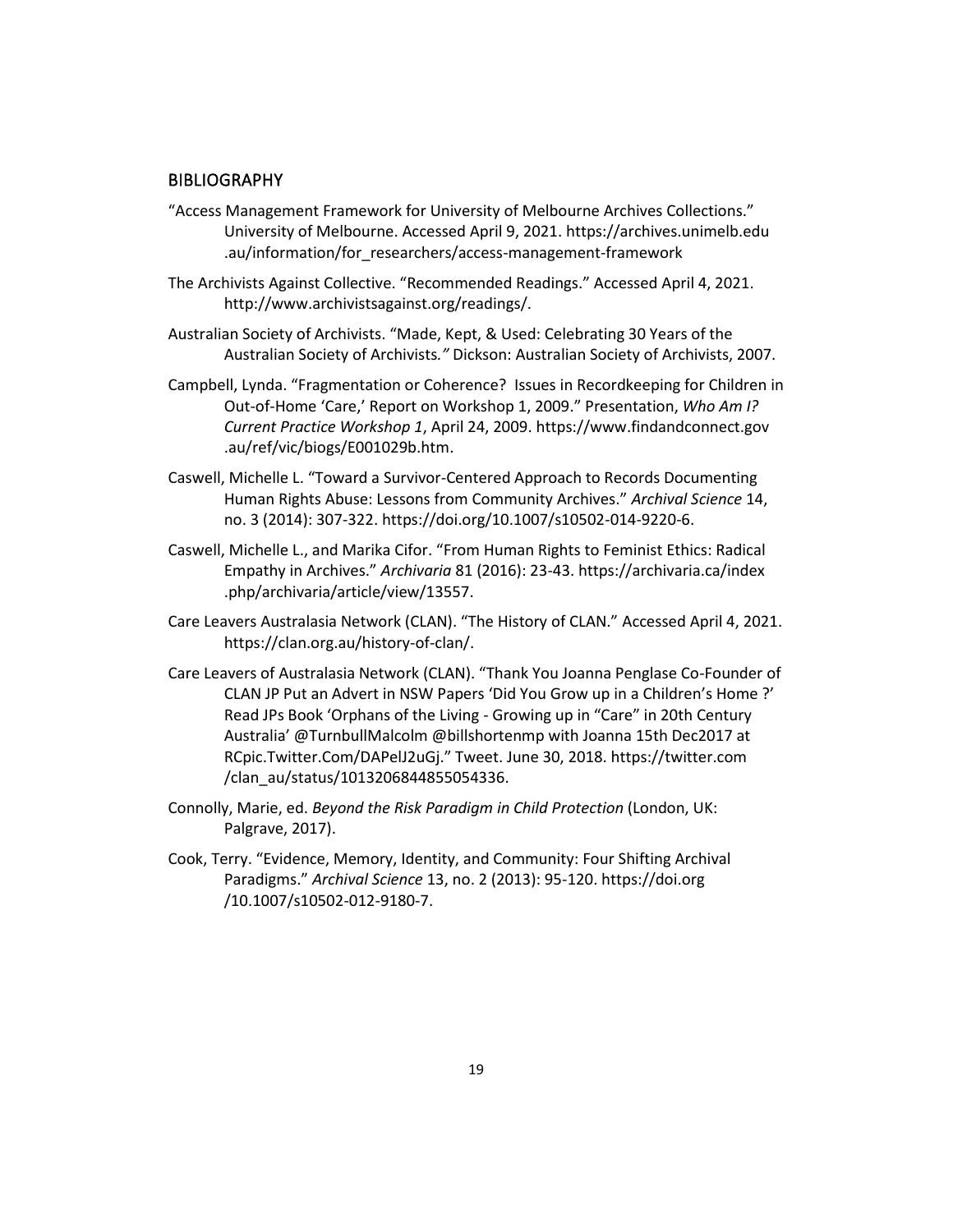- Department of Social Services, Australian Government. "Access to Records by Forgotten Australians and Former Child Migrants: Access Principles for Record Holders and Best Practice Guidelines in Providing Access to Records, July 2015." Commonwealth of Australia. https://www.dss.gov.au/sites/default/files /documents/11\_2015/final\_dss\_branded\_access\_to\_records\_by\_forgotten\_aus tralians and former child migrants nov 15.pdf.
- Department of Social Services, Australian Government. *Apology to the Forgotten Australians and Former Child Migrants. 16 November 2009.* Commonwealth of Australia. Last updated March 7, 2018. https://www.dss.gov.au/ourresponsibilities/families-and-children/programs-services/apology-to-theforgotten-australians-and-former-child-migrants.
- Department of Social Services, Australian Government. "Find and Connect Service and Projects." January 8, 2019. https://www.dss.gov.au/our-responsibilities /families-and-children/programs-services/find-and-connect-services-andprojects.
- Drake, Jarrett M. "Liberatory Archives: Towards Belonging and Believing (Part 1)." *On Archivy* (blog), October 22, 2016. https://medium.com/on-archivy/liberatoryarchives-towards-belonging-and-believing-part-1-d26aaeb0edd1.
- Drake, Jarrett M. "Liberatory Archives: Towards Belonging and Believing (Part 2)." *On Archivy* (blog), October 22, 2016. https://medium.com/on-archivy/liberatoryarchives-towards-belonging-and-believing-part-2-6f56c754eb17.
- Find and Connect Web Resource Project, The University of Melbourne. "Find & Connect Web Resource Blog." January 9, 2019. http://www.findandconnectwrblog.info/.
- Find and Connect Web Resource Project, The University of Melbourne and Australian Catholic University. "The Find & Connect Web Resource." January 9, 2019. https://www.findandconnect.gov.au/.
- Golding, Frank. "Problems in Accessing Personal Records" (presentation, *Who Am I? Current Practice Workshop 1*, April 24, 2009), https://www.findandconnect .gov.au/ref/vic/biogs/E001029b.htm.
- Golding, Frank. "Telling Stories: Accessing Personal Records." In *Surviving Care: Achieving Justice and Healing for the Forgotten Australians*, edited by Richard Hill & Elizabeth Branigan, 79-99 (Robina, Queensland: Bond University Press, 2010).
- Harris, Verne. "The Archival Sliver: Power, Memory, and Archives in South Africa." *Archival Science* 2 (2002): 63-86. https://doi.org/10.1007/BF02435631.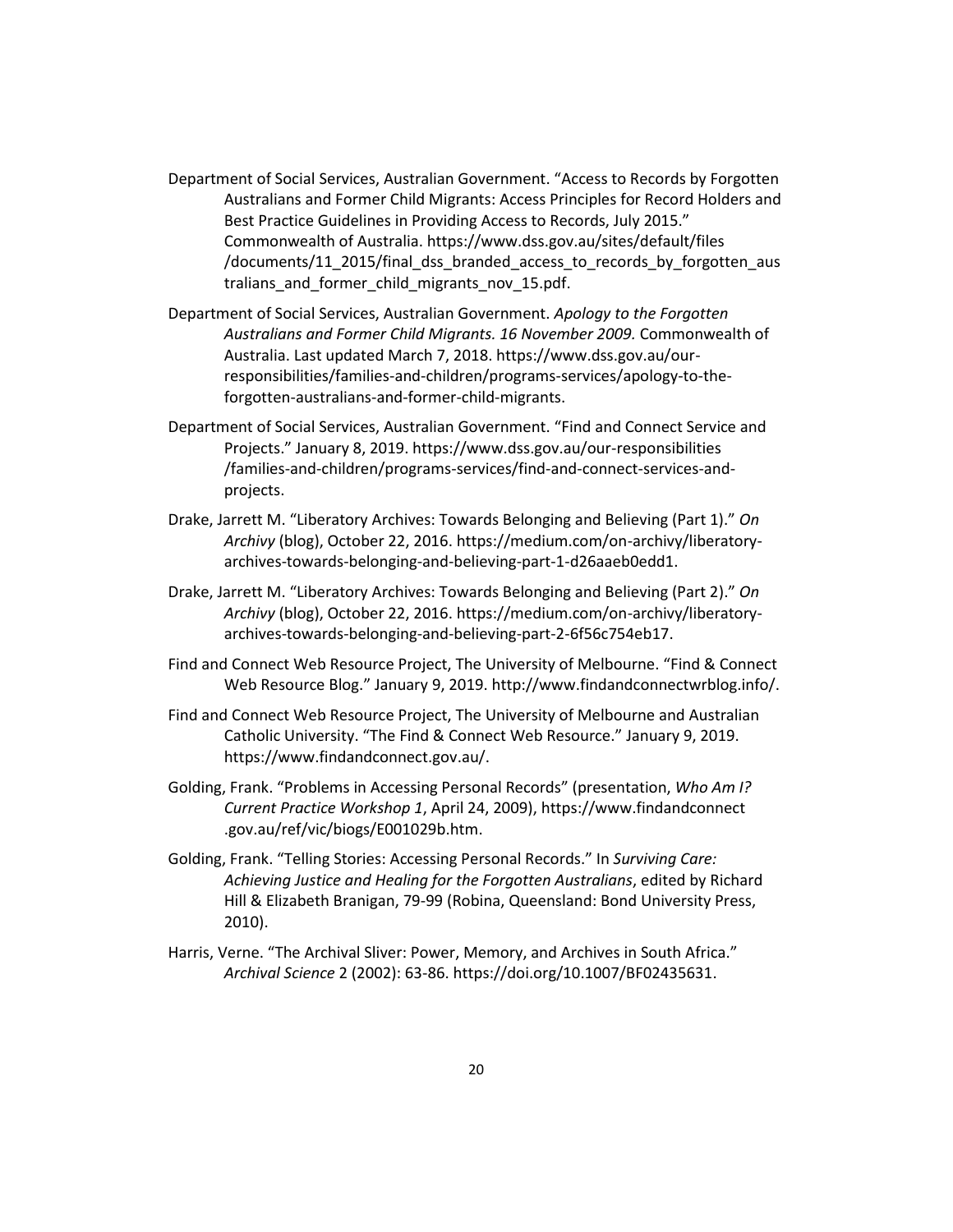- Hart, Michaela and Nicola Laurent, with Cate O'Neill. "Session 4B: Addressing Separation Loss & Trauma: Emotional Labour and Archival Practice," *Australian Society of Archivists Conference,* Melbourne, Australia. Last modified November 29, 2017. https://youtu.be/RWZNGrxGs44.
- Hill, Richard and Elizabeth Branigan, eds. *Surviving Care: Achieving Justice and Healing for the Forgotten Australians*. Robina, Queensland: Bond University Press, 2010.
- Horrocks, Christine and Jim Goddard. "Adults Who Grew Up in Care: Constructing the Self and Accessing Care Files." *Child and Family Social Work* 11 (2006): 264-272.
- Human Rights and Equal Opportunity Commission. *Bringing Them Home. Report of the National Inquiry into the Separation of Aboriginal and Torres Strait Islander Children from Their Families. April 1997.* Commonwealth of Australia, 1997. https://www.humanrights.gov.au/our-work/bringing-them-home-report-1997.
- Humphreys, Cathy and Margaret Kertesz. "'Putting the Heart Back into the Record': Personal Records to Support Young People in Care." *Adoption and Fostering* 36, no. 1 (2012): 27-39. https://doi.org/10.1177/030857591203600105.
- Humphreys, Cathy, Lesley Laing, and Kate Cavanagh. *Social Work and Domestic Violence: Developing Critical and Reflective Practice*. London UK: Sage, 2013.
- Ketelaar, Eric. "Access: The Democratic Imperative." In *Made, Kept, & Used: Celebrating 30 Years of the Australian Society of Archivists*, 5-17. Dickson: Australian Society of Archivists, 2007.
- Ketelaar, Eric. "A Living Archive, Shared by Communities of Records." In *Community Archives: The Shaping of Memory*, edited by Jeannette A. Bastian and Ben Alexander, 109-132. London, UK: Facet Publishing, 2009.
- Melbourne Social Equity Institute. "Routes to the Past." Accessed April 4, 2021. https://socialequity.unimelb.edu.au/projects/routes-to-the-past.
- Museum of Australia. "National Museum of Australia Inside Children's Homes Forum Discussion with Dr Joanna Penglase," January 5, 2019. http://www.nma.gov.au /audio/audio/inside-life-in-childrens-homes-series/transcripts/inside-childrenshomes-forum-discussion-with-dr-joanna-penglase.
- National Library of Australia. "Forgotten Australians and Former Child Migrants Oral History Project." January 9, 2019. https://www.nla.gov.au/oralhistory/forgotten-australians-and-former-child-migrants-oral-history-project.
- NSW State Archives & Records. "Child Care and Protection Guide." November 4, 2015. https://www.records.nsw.gov.au/archives/collections-and-research/guidesand-indexes/child-care-and-protection-guide.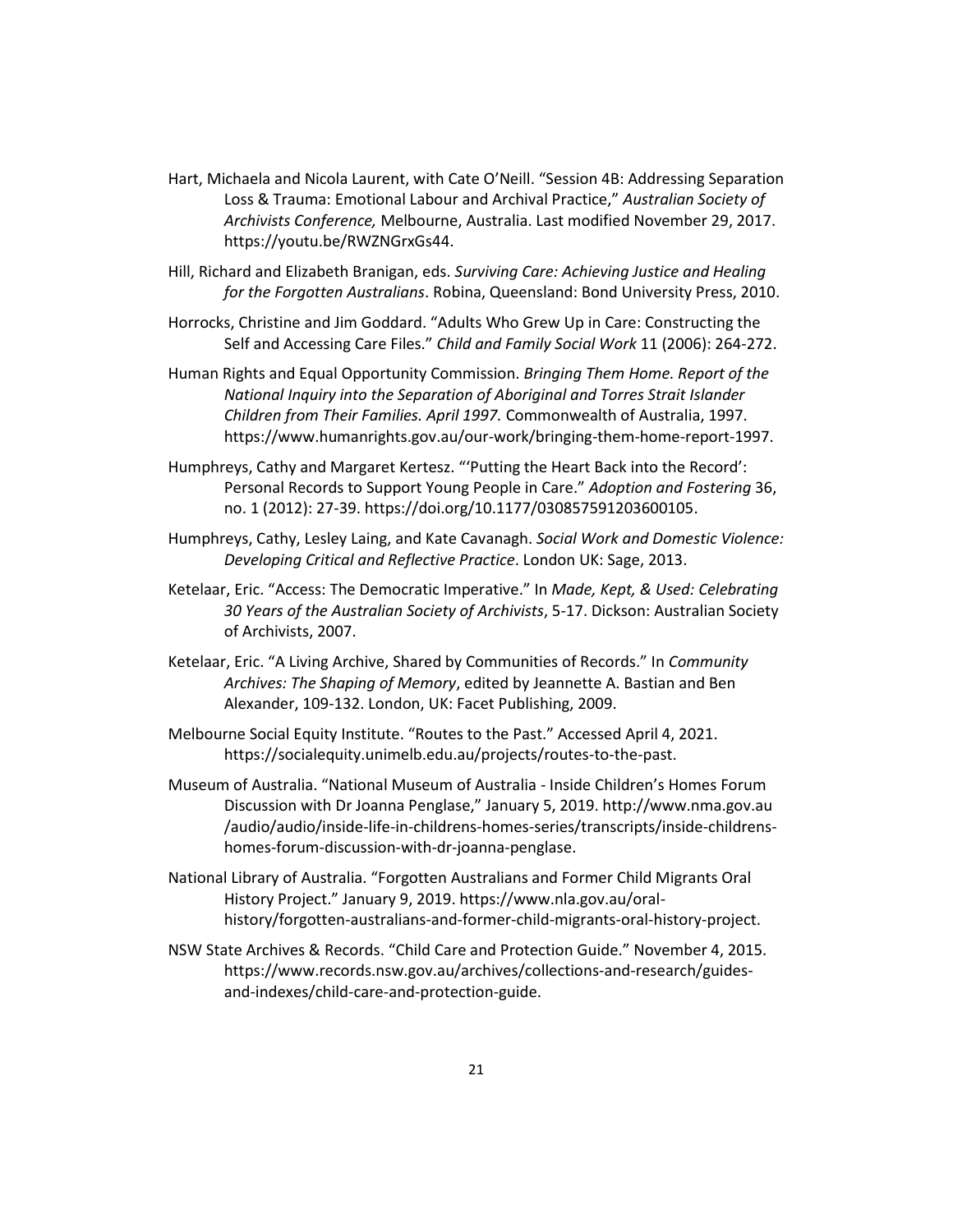- NSW State Archives & Records. "Child Care and Protection Index." December 21, 2015. https://www.records.nsw.gov.au/archives/collections-and-research/guidesand-indexes/child-care-and-protection-index.
- O'Neill, Cate, Vlad Selakovic, and Rachel Tropea. "Access to Records for People Who Were in Out-of-Home Care: Moving Beyond 'Third Dimension' Archival Practice.'" *Archives and Manuscripts* 40, no. 1 (2012): 29-41.
- Royal Commission into Institutional Responses to Child Sexual Abuse. *Consultation Paper: Institutional Responses to Child Sexual Abuse in Out-of-Home Care.* Sydney, Australia: Commonwealth of Australia, March 2016. https://www.childabuseroyalcommission.gov.au/sites/default/files/filelist/Consultation%20Paper%20-%20Out%20of%20home%20care.pdf.
- Royal Commission into Institutional Responses to Child Sexual Abuse. *Final Report*. Sydney, Australia: Commonwealth of Australia, 2017. https://www.childabuseroyalcommission.gov.au/final-report.
- Salzberg, Sharon and Phoenix Soleil. "Fierce Compassion & Self Care|Sharon Salzberg + More|Talks at Google," YouTube, August 11, 2016, https://youtu.be /T2JllwUcRsc.
- Senate Community Affairs References Committee. *Forgotten Australians: A Report on Australians Who Experienced Institutional or Out-of-Home Care as Children.* Commonwealth of Australia, August 30, 2004. https://www.aph.gov.au /Parliamentary\_Business/Committees/Senate/Community\_Affairs/Completed\_i nquiries/2004-07/inst\_care/report/index.
- Senate Community Affairs References Committee. *Lost Innocents: Righting the Record— Report on Child Migration.* Commonwealth of Australia, August 30, 2001. https://www.aph.gov.au/Parliamentary\_Business/Committees/Senate /Community\_Affairs/Completed\_inquiries/1999-02/child\_migrat/report/index.
- "Setting the Record Straight for the Rights of the Child, National Summit May 2017." Monash University, Melbourne, Australia, May 8-9, 2017. Accessed April 4, 2021. https://rights-records.it.monash.edu.
- Smith, Bridie. "Melbourne Uni Says Sorry for Trials on Orphans." *The Age*, November 18, 2009. https://www.theage.com.au/education/melbourne-uni-says-sorry-fortrials-on-orphans-20091117-ikc9.html.
- Sloan, Katie, Jennifer Vanderfluit, and Jennifer Douglas. "Not 'Just My Problem to Handle': Emerging Themes on Secondary Trauma and Archivists." *Journal of Contemporary Archival Studies* 6, Article 20. https://elischolar.library.yale .edu/jcas/vol6/iss1/20/.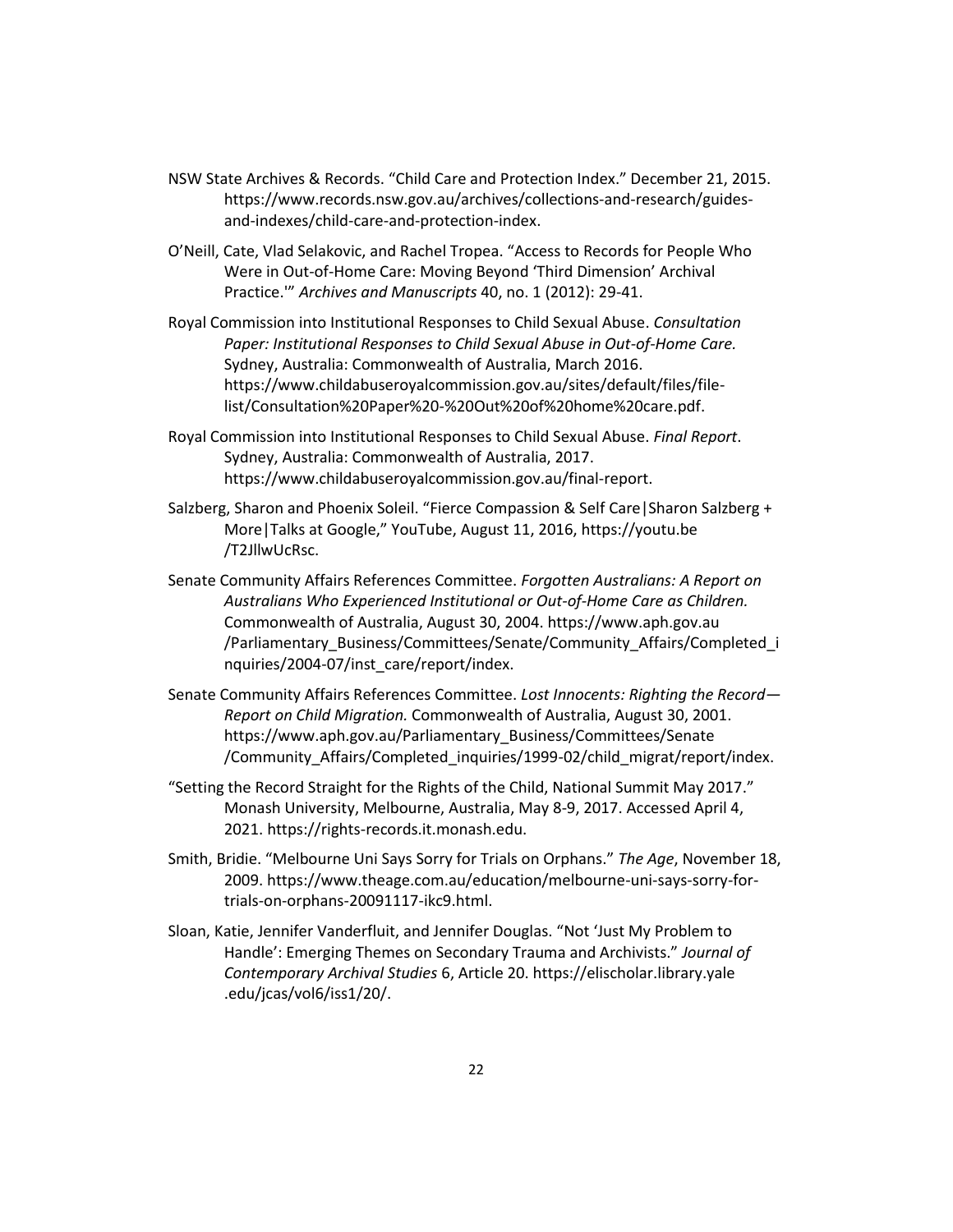- Swain, Shurlee and Musgrove, Nell. ''We Are the Stories We Tell About Ourselves: Child Welfare Records and the Construction of Identity among Australians Who, as Children, Experienced Out-of-Home "Care.'" *Archives and Manuscripts* 40, no. 1, (2012): 4-14.
- Thorpe, Kirsten. "Transformative Praxis: Building Spaces for Indigenous Self-Determination in Libraries and Archives," *In the Library with the Lead Pipe*, January 23, 2019, http://www.inthelibrarywiththeleadpipe.org/2019 /transformative-praxis/.
- Tropea, Rachel. "'Your Mum Wrote Every Week.'" *Find & Connect Web Resource Blog*, June 24, 2016. http://www.findandconnectwrblog.info/2016/06/your-mumwrote-every-week/.
- Tropea, Rachel and Georgina Ward. "Implementing a Care Model at the University of Melbourne Archives." *Find & Connect Web Resource Blog*, June 22, 2018. https://www.findandconnectwrblog.info/2018/06/implementing-a-care-modelat-the-university-of-melbourne-archives.
- University of Melbourne. *Reconciliation Action Plan 2018*. Accessed April 9, 2021. https://about.unimelb.edu.au/\_\_data/assets/pdf\_file/0026/69308/Unimelb-Reconciliation-Action-Plan.pdf.
- University of Melbourne Archives. "Child Welfare Records." Accessed September 25, 2021. https://archives.unimelb.edu.au/resources/child-welfare-records/.
- University of Melbourne Archives. "Collections Child Welfare Records Subject Guide." Accessed September 25, 2021, https://archives.unimelb.edu.au/resources /child-welfare-records/collections.
- Who Am I? Project. *Pathways*. Last modified December 2011. https://web.archive.org/web/20111118025103/http://www.pathwaysvictoria.i nfo/
- Wilson, Jacqueline Z. and Frank Golding. "Latent Scrutiny: Personal Archives as Perpetual Mementos of the Official Gaze." *Archival Science* 16, no. 1 (2016): 93- 109. https://doi.org/10.1007/s10502-015-9255-3.
- Winter, Karen & Olivia Cohen, "Identity Issues for Looked After Children with No Knowledge of Their Origins: Implications for Research and Practice." *Adoption & Fostering* 29 (2005): 44-52.
- Wood, Stacy, Kathy Carbone, Marika Cifor, Anne Gilliland, and Ricardo Punzalan. "Mobilizing Records: Re-Framing Archival Description to Support Human Rights." *Archival Science* 14, no. 3 (2014): 397-419. https://doi.org/10.1007 /s10502-014-9233-1.